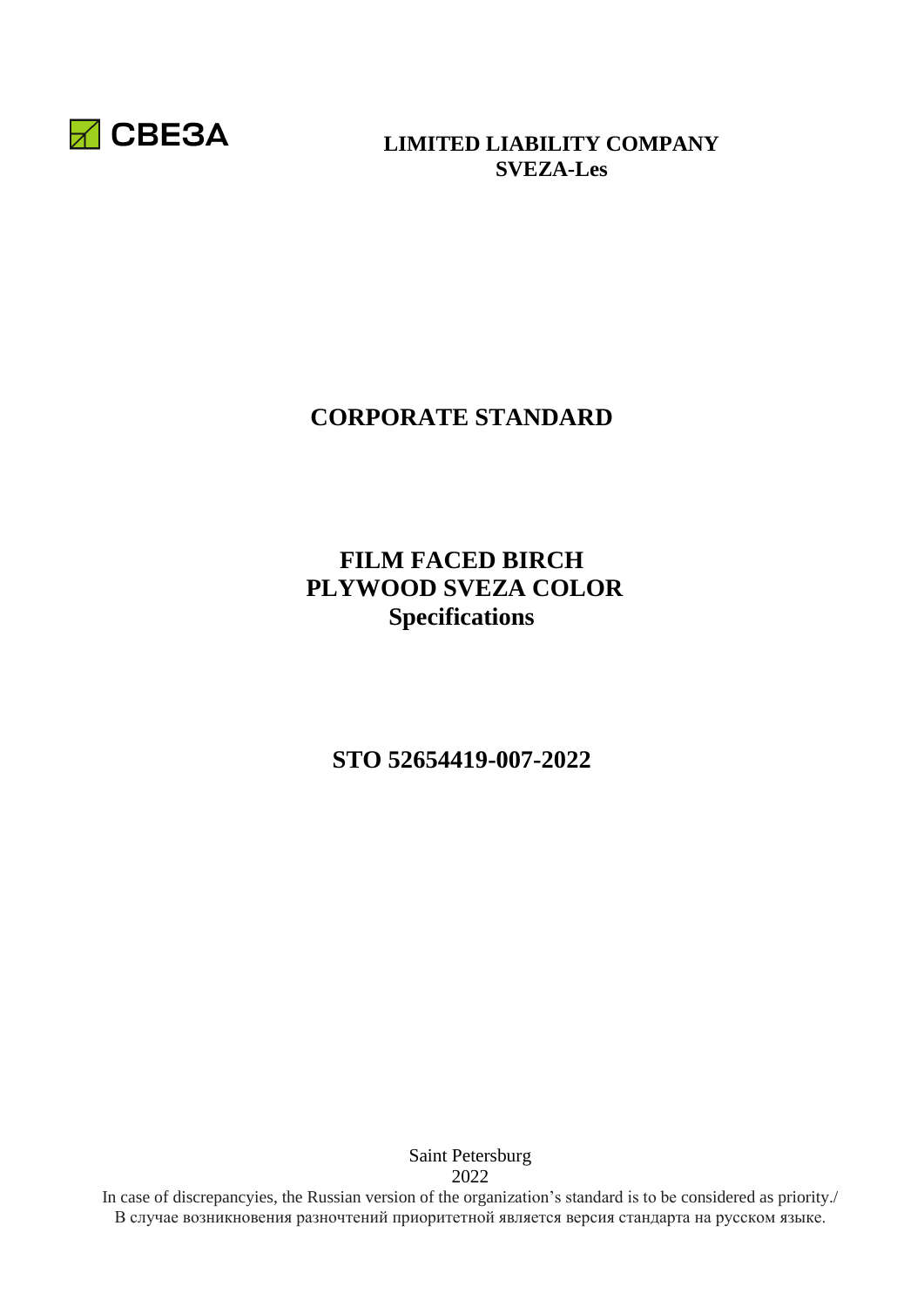#### **Foreword**

The goals and objectives of the development, as well as the use of organization standards in the Russian Federation, are established by Federal Law No 184-FZ dated 27 December 2002, *On Technical Regulation*, and Federal Law No. 162-FZ dated 29 June 2015, *On Standardization in the Russian Federation*.

The rules for development and execution are established by GOST R 1.0-2012, *Standardization in the Russian Federation; Fundamentals*, and GOST R 1.4-2004 *Standardization in the Russian Federation. Standards of Organizations. General Provisions*, taking into account GOST R 1.5-2012, *Standardization in the Russian Federation. National Standards. Rules of Structure, Drafting, Presentation and Indication*.

#### **Standard description**

1 DEVELOPED AND INTRODUCED by Limited Liability Company SVE-ZA-Les

2 APPROVED AND PUT INTO EFFECT by the Order of the CEO of SVE-ZA-Les LLC dated 2022. No. ORD-P/8150-22-000028

3 AGREED with the Marketing Director of SVEZA-Les LLC S. G. Sarson, 10 February 2022

4 REPLACEMENT OF STO 52654419-007-2020

5 EXPERT OPINION was received from E. Tretyakova, an expert in confirmation of conformity of woodworking products, Head of the Certification Body of NP FANTEST, a member of the Technical Committee for standardization of TC 121, dated 20 November 2020

This standard may only be used with the written permission of SVEZA-Les LLC.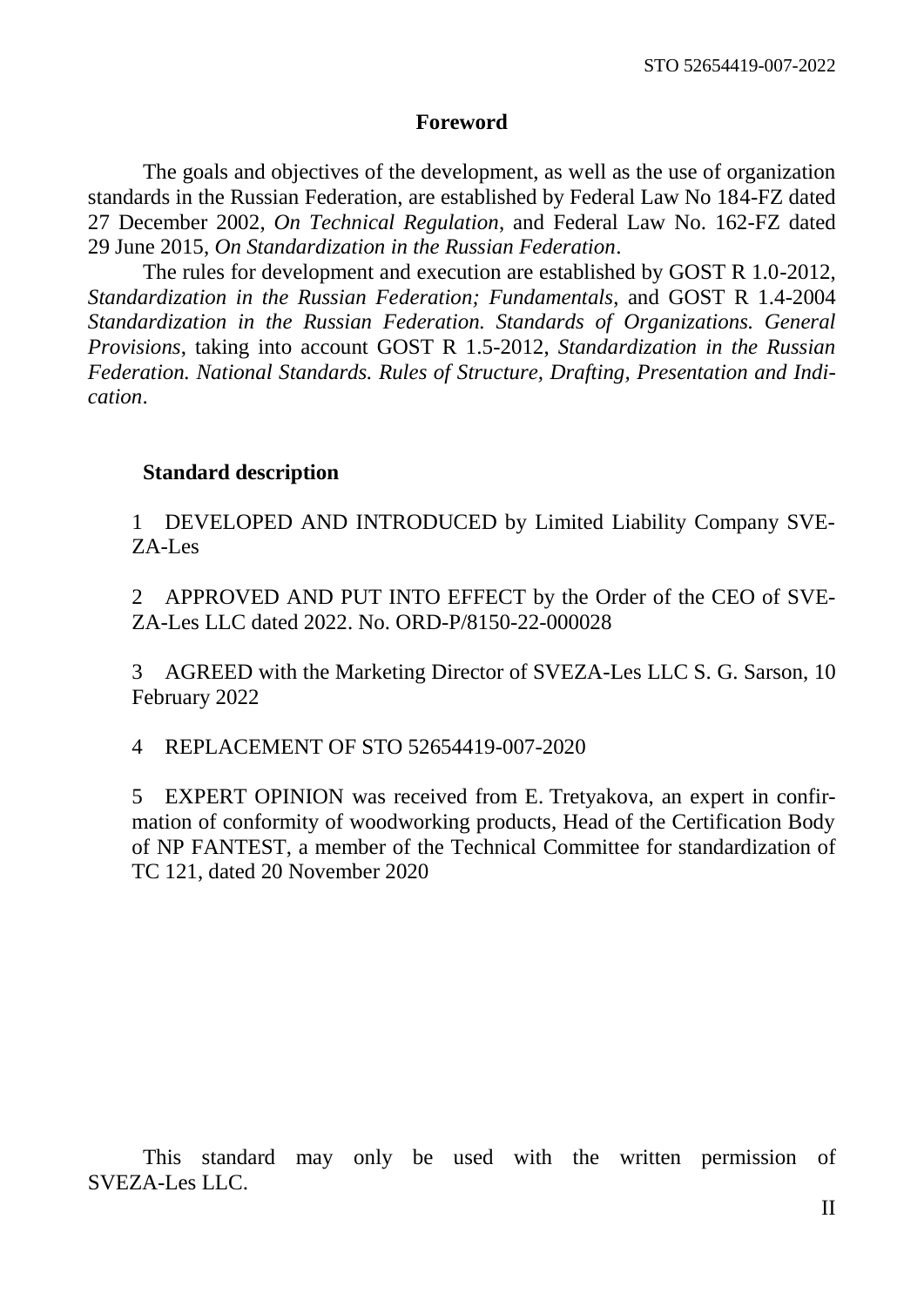# Contents

| 20 |
|----|
|    |
|    |
|    |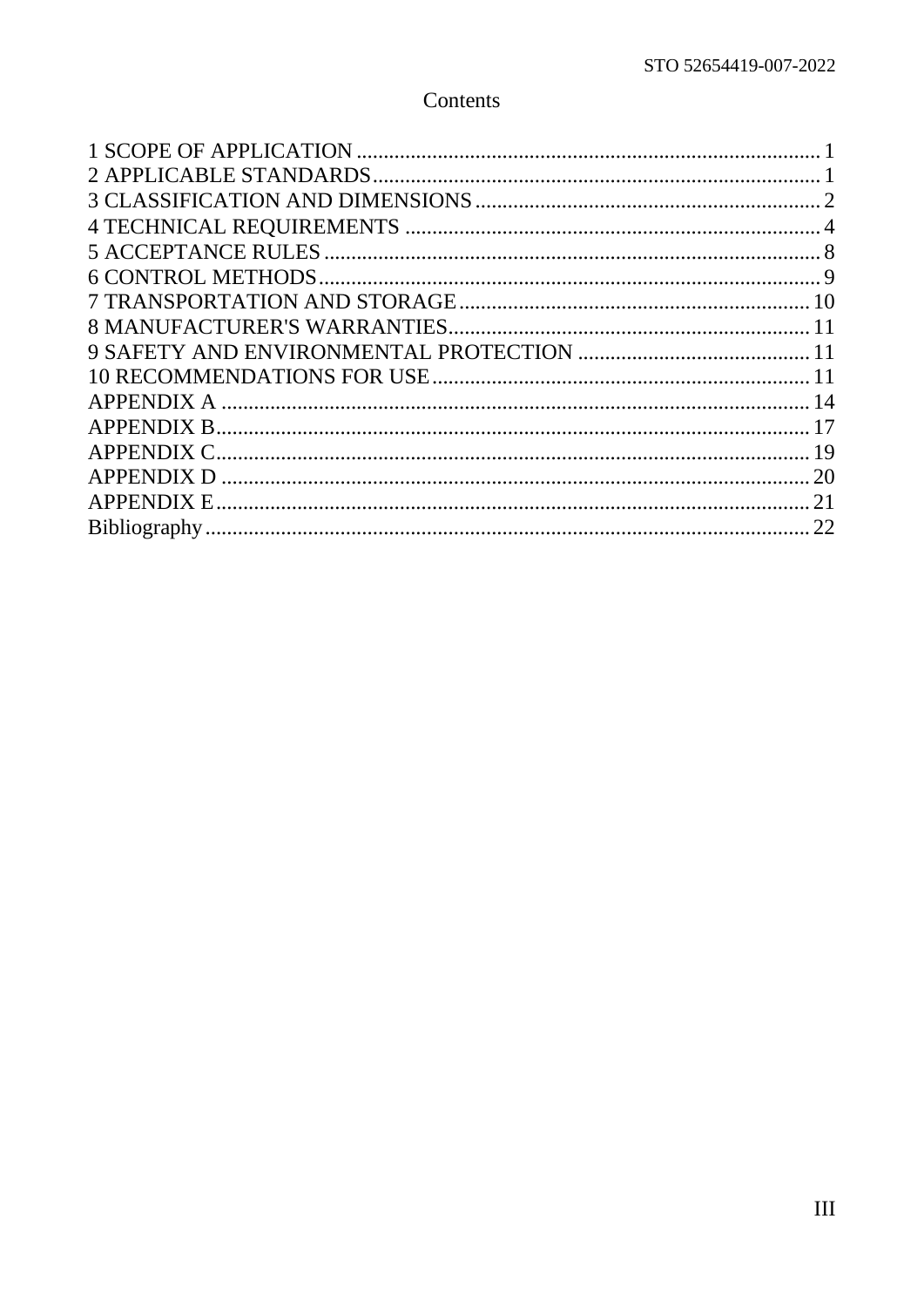#### **FILM FACED BIRCH PLYWOOD SVEZA COLOR Technical specifications**

#### **Film Faced Birch Plywood SVEZA COLOR Technical specifications**

#### **Date of introduction** – **24.02.2022**

#### **1 SCOPE OF APPLICATION**

<span id="page-3-0"></span>This standard applies to film faced SVEZA COLOR plywood with improved water resistance, faced with film based on thermosetting polymers (hereinafter referred to as SVEZA COLOR plywood). It is intended for use in construction, furniture, automotive, railcar industries, as well as for the container construction, and package production. Additionally, it can be used for manufacturing interior elements that require higher decorative characteristics.

#### <span id="page-3-1"></span>**2 APPLICABLE STANDARDS**

This standard incorporates by reference the following standards:

GOST 12.4.011-89 Occupational safety standards system. Means of protection. General requirements and classification

GOST 427-75 Measuring metal rulers. Specifications

GOST 3749-77 Checking 90° squares. Specifications

GOST 6507-90 Micrometers. Specifications

GOST 7502-98 Measuring metal tapes. Specifications

GOST 8925-68 Flat clearance gauges for machine retaining devices. Design

GOST 9620-94 Laminated glued wood. Sampling and general test requirements

GOST 9621-72 Laminated glued wood. Methods for determination of physical properties

GOST 9622-2016 Laminated glued wood. Methods for determination of ultimate strength and modulus of elasticity in tension

GOST 9624-2009 Laminated glued wood. Ultimate split strength determination method

GOST 9625-2013 Laminated glued wood. Methods for determination of ultimate and modulus of elasticity in static bending

GOST 11358-89 Dial-type thickness gauges and dial-type wall thickness gauges graduated in 0.01 mm and 0.1 mm. Specifications

GOST 14614-79 Plywood plus. Specifications

GOST 18321-73 Statistical quality control. Item random sampling methods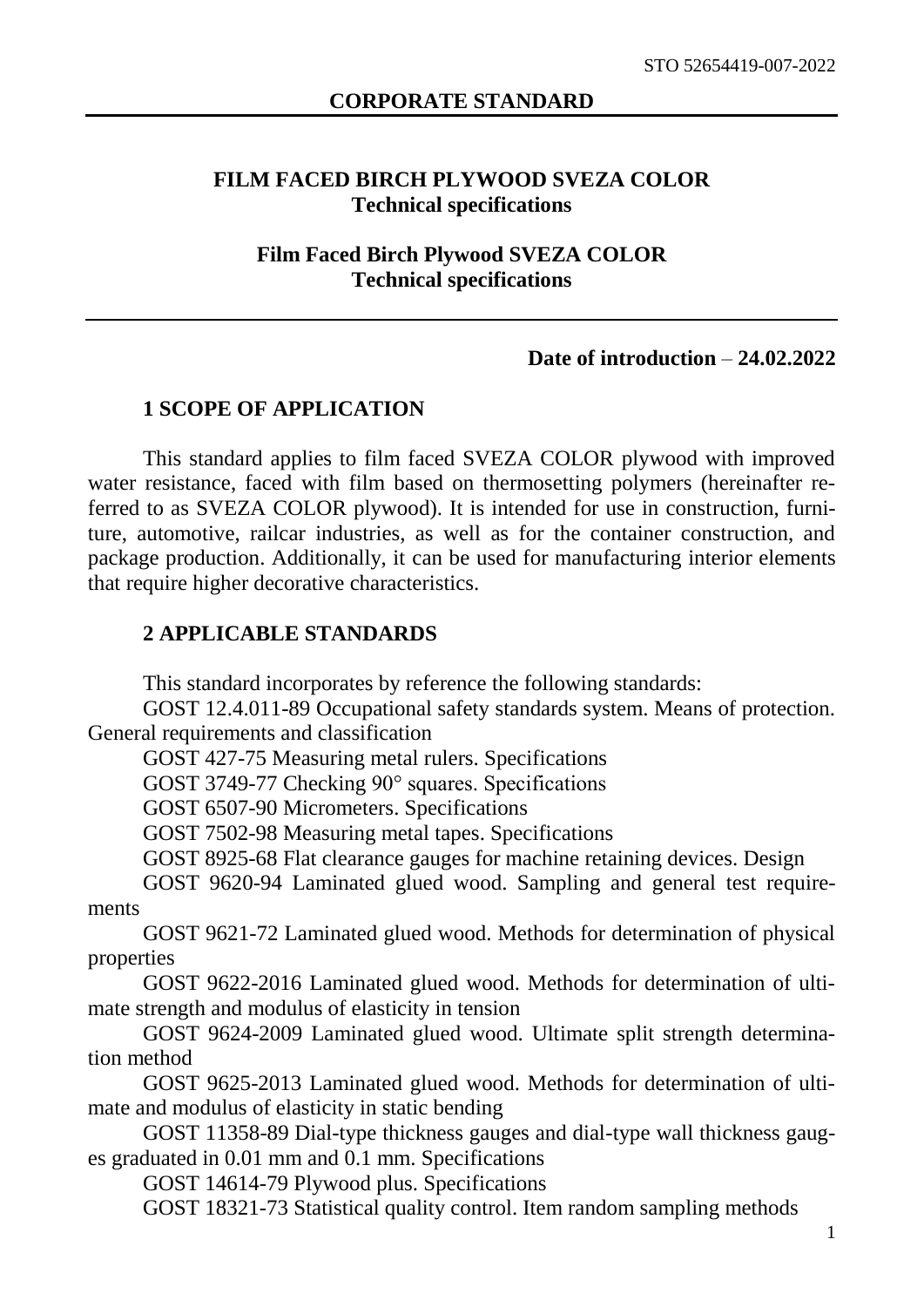GOST 27678-2014 Wood-based panels and plywood. Perforator method for determination of formaldehyde content

GOST 30255-2014 Furniture, wood and polymers. The method for determination of formaldehyde and other volatile chemicals in the air of climatic chambers

GOST 30427-96 Plywood for general use. Classification of veneer surfaces by appearance

GOST 32155-2013 Wood-based panels and plywood. Determination of formaldehyde release by the gas analysis method

GOST R 53920-2010 Laminated plywood. Specifications

STO 52654419-001-2018 General-purpose plywood with birch-veneer face plies. Specifications

STO 52654419-006-2018 Film-faced birch plywood. Specifications

Note: When using this standard, it is advisable to check the validity of the reference standards according to the information index "National Standards".

#### **3 CLASSIFICATION AND DIMENSIONS**

<span id="page-4-0"></span>3.1 By the degree of water resistance of the adhesive joint, SVEZA COLOR plywood is manufactured as plywood of Type EXT / FSF with the higher water resistance of the adhesive joint; it is glued by using phenol-formaldehyde adhesives and intended for internal and external use.

Note: SVEZA COLOR plywood belongs to the EXT formaldehyde emission group.

3.2 Depending on surface appearance, SVEZA COLOR plywood is divided into grades 1, and 2.

3.3 Depending on film color, SVEZA COLOR plywood can be of different shades, for example: white (WHITE), stone grey (STONE GREY) and others;

3.4 Depending on type and method of coating, SVEZA COLOR plywood is subdivided by surface types:

- F – smooth surface;

- W – surface with wire-mesh pattern;

- UN (UNCOATED) – uncoated surface;

- H – surface with a "HEXA" pattern (regular hexagon).

Notes:

1. A combination of surface types is possible.

2. When placing orders and by marking bundles of SVEZA COLOR plywood, the quality of the uncoated panel side is specified as grade by surface appearance according to STO 52654419- 001.

3. On SVEZA COLOR plywood of grade 1/2 and surface type F/W and F/H, grade 2 always refers to side F.

4. By assembling SVEZA COLOR F/W and F/H plywood, the surface with the wire-mesh pattern shall be upwards.

3.5 Dimensions

3.5.1 The length and width of SVEZA COLOR plywood panels will correspond to those specified in Table 1.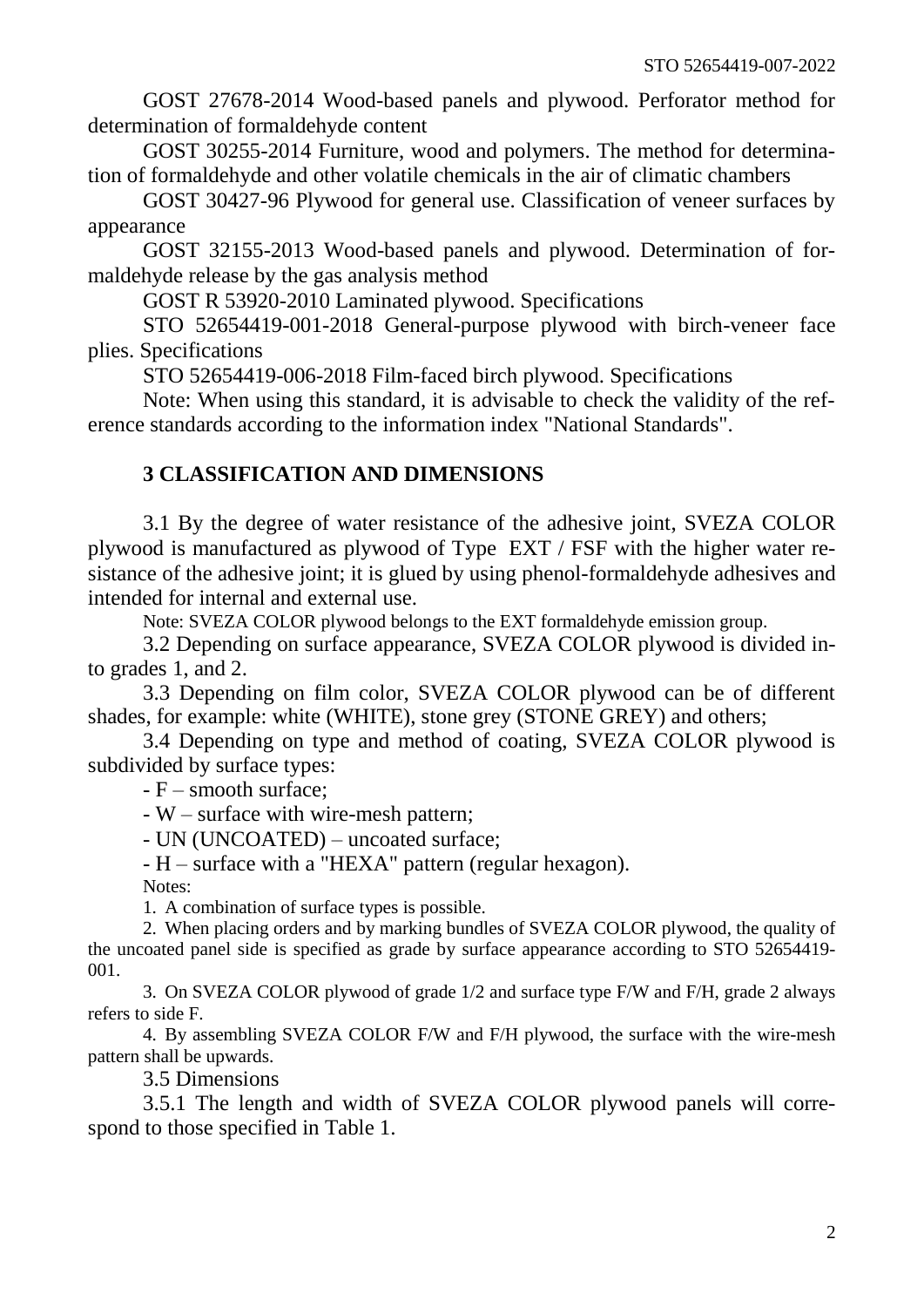## $T$  a b l e 1

In millimeters

| Length (width) of plywood panels | Tolerance |
|----------------------------------|-----------|
| 1220, 1250                       | $\pm$ 3.0 |
| 1500, 1525                       | $\pm$ 4.0 |
| 2440, 2500                       | $\pm$ 4.0 |
| 3000, 3050                       | $\pm$ 5.0 |
| $\mathbf{M}$                     |           |

N o t e s:

1. It is permitted to produce SVEZA COLOR plywood with other dimensions and tolerances by agreement between the manufacturer and the client.

2. The length of SVEZA COLOR plywood panel is determined along the woodgrain direction of the outer layers

3.5.2 The thickness of SVEZA COLOR plywood will correspond to that specified in Table 2.

#### $T$  a b l e 2

|                                                                                                                                                                                  |             |                     | In millimeters  |  |
|----------------------------------------------------------------------------------------------------------------------------------------------------------------------------------|-------------|---------------------|-----------------|--|
| Nominal thickness of                                                                                                                                                             | Number of   | Thickness tolerance | Thickness       |  |
| plywood                                                                                                                                                                          | layers, min |                     | variation with- |  |
|                                                                                                                                                                                  |             |                     | in one panel,   |  |
|                                                                                                                                                                                  |             |                     | not more than   |  |
| 6                                                                                                                                                                                | 5           |                     |                 |  |
| 6.5                                                                                                                                                                              | 5           |                     |                 |  |
| 8                                                                                                                                                                                | 6 and 7     |                     |                 |  |
| 9                                                                                                                                                                                |             |                     |                 |  |
| 10                                                                                                                                                                               | $7$ and $8$ |                     |                 |  |
| 12                                                                                                                                                                               | 9           | $\pm 0.3$           |                 |  |
| 15                                                                                                                                                                               | 11          |                     |                 |  |
| 18                                                                                                                                                                               | 13          |                     | 0.2             |  |
| 21                                                                                                                                                                               | 15          |                     |                 |  |
| 24                                                                                                                                                                               | 17          |                     |                 |  |
| 27                                                                                                                                                                               | 19          |                     |                 |  |
| 30                                                                                                                                                                               | 21          |                     |                 |  |
| 35                                                                                                                                                                               | 25          | $\pm$ 0.5           |                 |  |
| 40                                                                                                                                                                               | 28 and 29   |                     |                 |  |
| N o t e: It is permitted to produce SVEZA COLOR plywood of other thicknesses, number of lay-<br>er and thickness tolerances by agreement between the manufacturer and the client |             |                     |                 |  |

3.5.3 SVEZA COLOR plywood panels shall be sawed at right angle.

When using the control method according to clause 6.4.1, the deviation form squareness shall not exceed 1 mm per 1 m of the panel edge length.

When using the control method according to clause 6.4.2, the difference between the diagonal lengths shall not exceed 1 mm per 1 m of the long side of the panel.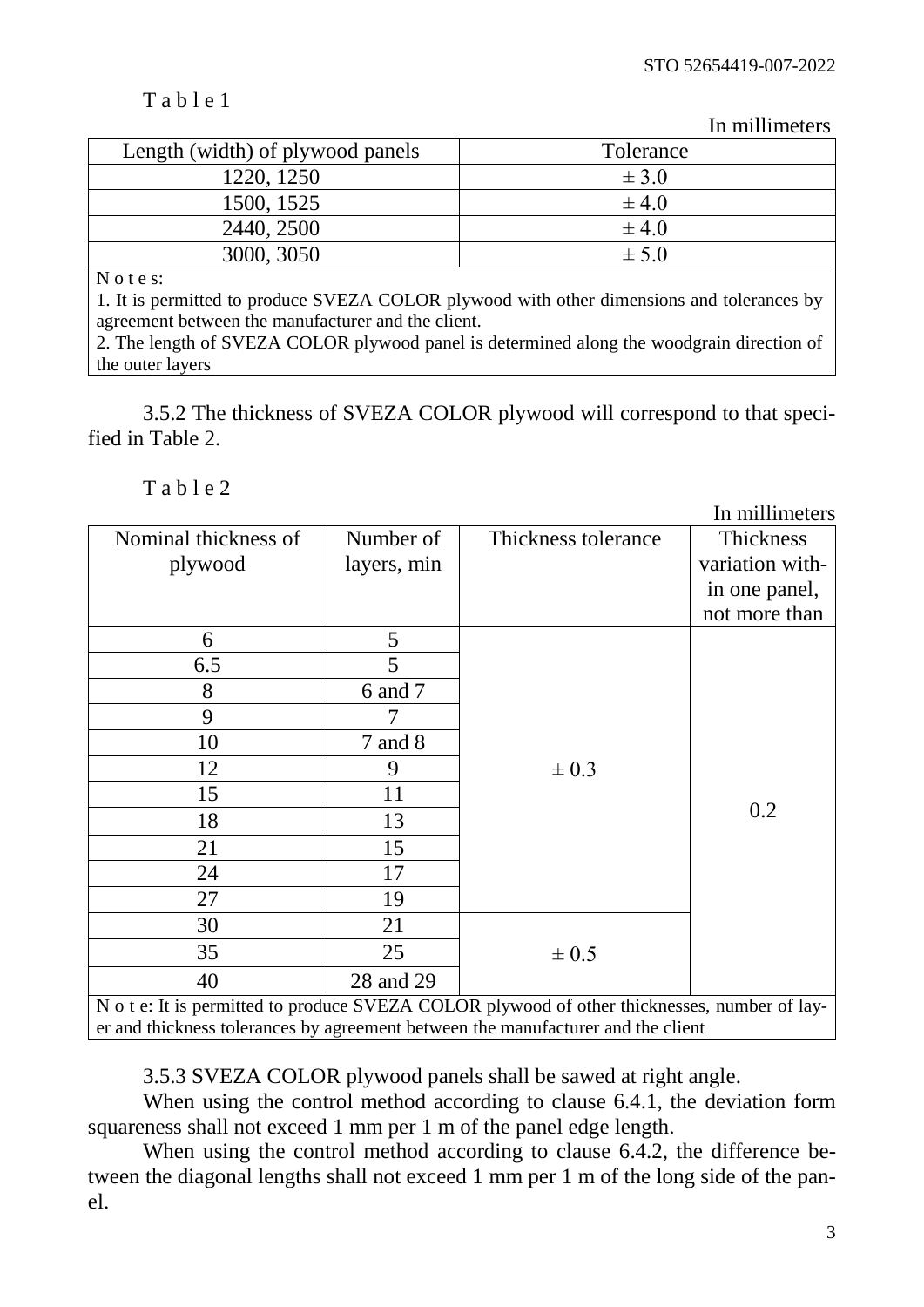3.5.4 The deviation from the edge straightness of SVEZA COLOR plywood shall not exceed 1mm per 1m of the panel edge length.

3.6 The designation of SVEZA COLOR plywood shall include:

– product name with indication of wood species;

- trademark or type;
- grade;
- surface type;
- coating color;
- emission level;
- dimensions;
- film type;
- reference to this document.

Example of marking of film faced birch plywood SVEZA COLOR WHITE, EXT/FSF type, grade 1/1, with a smooth surface on both sides, emission level E1, 2440 mm long, 1220 mm wide, 12 mm thick, coated with WHITE 205/205 film of white color:

> *Film Faced Birch Plywood SVEZA COLOR WHITE, EXT / FSF, 1/1, F / F, E1, 2440 x 1220 x 12, WHT 205/205 STO 52654419-007-2022*

Example of marking of SVEZA COLOR HEXA STONE GREY film faced birch plywood, EXT / FSF type, grade 1/1, with a smooth surface type on one side and with HEXA surface on the other side, emission level E1, 2500 mm long, 1250 mm wide, 18 mm thick, coated with STONE GREY color film:

> *Film Faced Birch Plywood SVEZA COLOR HEXA STONE GREY, EXT / FSF, 1/1, F / H, E1, 2500 х 1250 х 18, HEXA STONE GREY STO 52654419-007-2022*

#### <span id="page-6-0"></span>**4 TECHNICAL REQUIREMENTS**

4.1 Characteristics

4.1.1 For manufacturing SVEZA COLOR plywood, general-purpose plywood with outer and inner layers of birch veneer made according to STO 52654419-001- 2018, of EXT / FSF type, sanded, min. WGE (III) grade is used.

The veneer thickness used for the outer and inner layers of SVEZA COLOR plywood shall not exceed 2 mm.

4.1.2 To coat the outer surface of SVEZA COLOR plywood, paper impregnated with synthetic resins (hereinafter referred to as the lamination or film) is used.

4.1.3 By agreement between the manufacturer and the client, the edges of SVEZA COLOR plywood can be painted to protect them against moisture ingress.

The color of the edge protection shall imitate the colors of the main film.

4.1.4 Depending on the quality of the surface, SVEZA COLOR plywood shall be menufactured of the following grades: 1/1; 1/2; 2/2.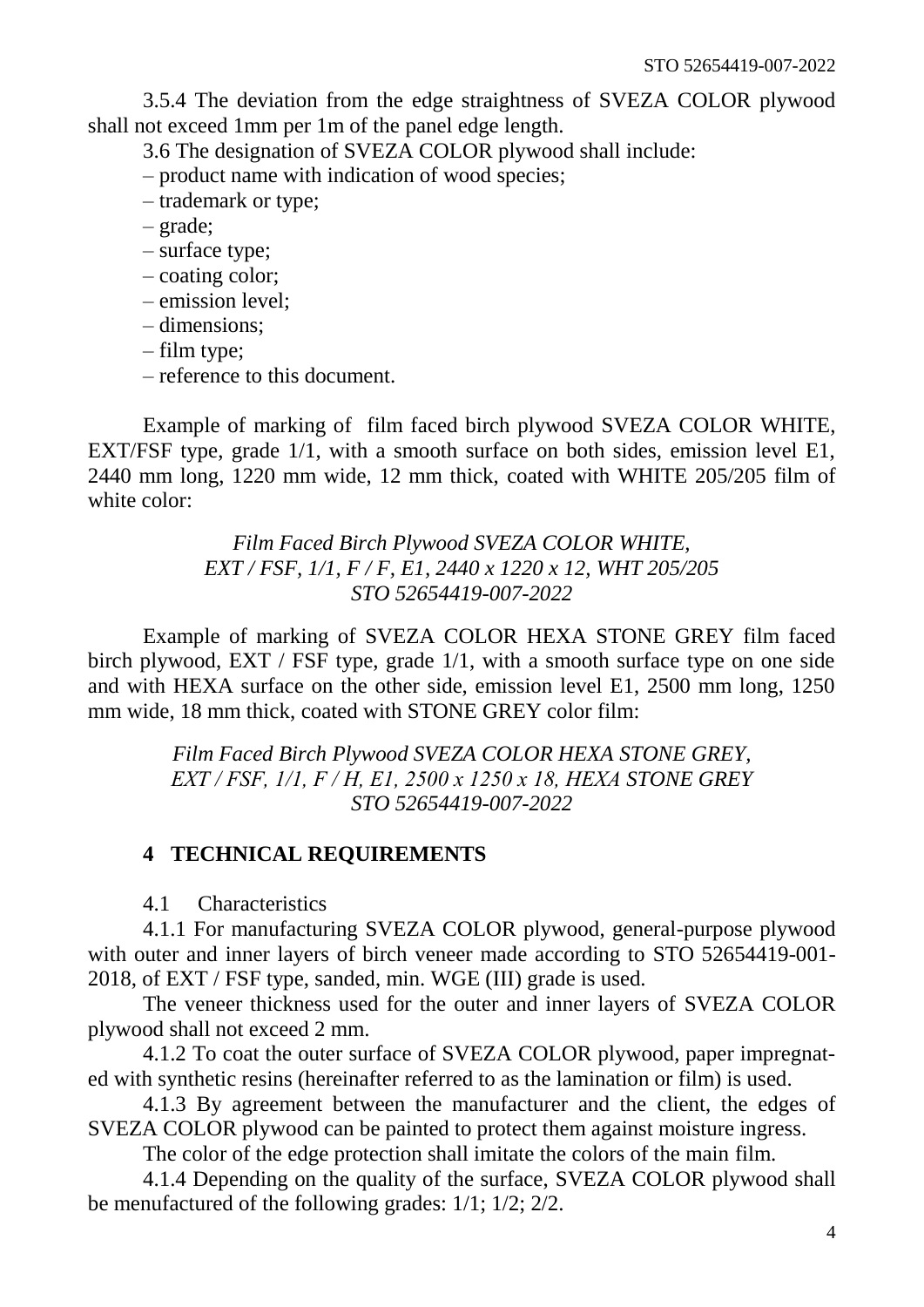The surface appearance of SVEZA COLOR plywood shall comply with the standards described in Appendix A.

Terms and definitions of machining defects are given in Appendix B.

4.2. The formaldehyde content in plywood and the formaldehyde emission from SVEZA COLOR plywood into the room air shall correspond to that specified in Table 3.

| Table 3 |  |
|---------|--|
|---------|--|

| Emission | Formaldehyde content per    | Emission of formaldehyde |                           |  |
|----------|-----------------------------|--------------------------|---------------------------|--|
| level    | 100 g of absolutely dry     | Chamber                  | Gas analysis method,      |  |
|          | weight of plywood (perfora- | method,                  | $mg/m^2 *h$               |  |
|          | tor method), mg             | $mg/m3$ of air           |                           |  |
| $E$ 0.5  | up to $4.0$                 | up to $0.01$             | up to $1.5$               |  |
|          |                             | over $0.01$              | over $1.5$ up to $3.5$ or |  |
| E1       | over 4.0 up to $8.0$        | up to 0.124              | less than 5.0 within      |  |
|          |                             |                          | 3 days after production   |  |

4.3 The performance characteristics of SVEZA COLOR plywood are given in Tables 4 and 5.

T a b l e 4

| Parameter                                     | Thick-    | Physical and mechanical          |
|-----------------------------------------------|-----------|----------------------------------|
|                                               | ness, mm  | value                            |
| 1 Moisture content, in %                      | $6 - 40$  | $5 - 12$                         |
| 2 Ultimate bending strength:                  | $9 - 40$  |                                  |
| - along the grains of outer veneer, MPa, min  |           | 60                               |
| - across the grains of outer veneer, MPa, min |           | 30                               |
| 3 Modulus of elasticity at bending:           | $9 - 40$  |                                  |
| - along the grains, MPa, min                  |           | 6000                             |
| - across the grains, MPa, min                 |           | 3000                             |
| 4 Ultimate tensile strength along the grains  | $6 - 6.5$ | 30                               |
| of the outer veneer, MPa, min                 |           |                                  |
| 5 Strength of lamination-to-veneer adhesion   | $6 - 40$  | The lamination shall not flake   |
|                                               |           | off at the point of intersection |
|                                               |           | of the two notch lines.          |
| 6 Steam resistance of lamination              | $6 - 40$  | No swelling. Slight loss of      |
|                                               |           | gloss. No bubbles.               |
| 7 Lamination resistance to sodium hydrox-     | $6 - 40$  | The solution color the after     |
| ide (NaOH)                                    |           | the test (NaOH) is from light    |
|                                               |           | yellow to colorless.             |
| 8 Water resistance of lamination              | $6 - 40$  | Stains and swelling are not      |
|                                               |           | allowed                          |
| 9 Surface waviness of SVEZA COLOR ply-        | $6 - 40$  | Average beam length is           |
| wood (ripping test)                           |           | no more than 20 mm               |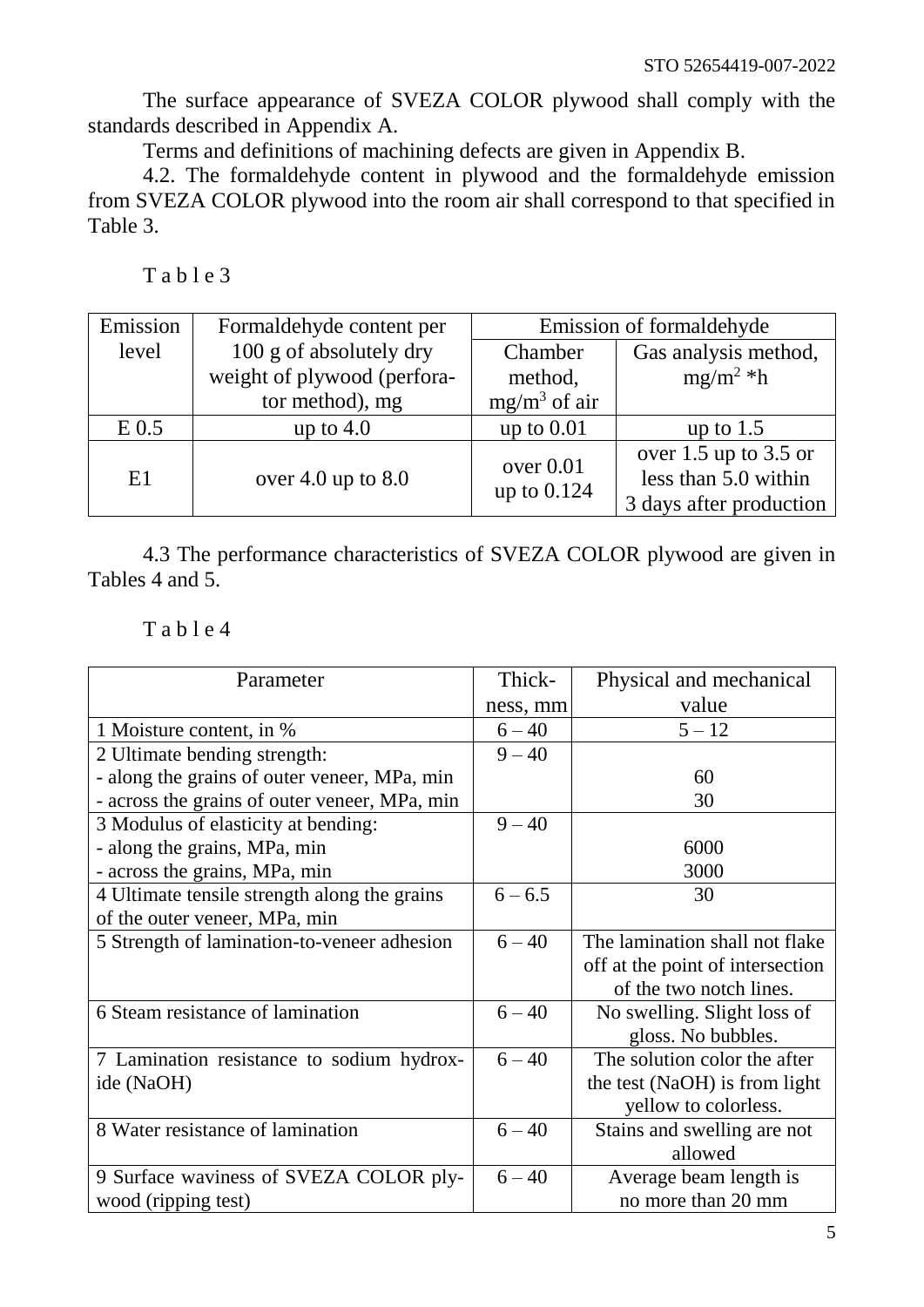| Parameter                                   | Thick-   | Physical and mechanical      |
|---------------------------------------------|----------|------------------------------|
|                                             | ness, mm | value                        |
| 10 Resistance of lamination to hydrochloric | $6 - 40$ | Slight gloss variations are  |
| $\alpha$ (HCl) – for melamine films         |          | permitted. The lamination is |
|                                             |          | solid and not subject to     |
|                                             |          | mechanical stress.           |

N o t e s:

1. Parameters from items (4-10) are chosen by agreement between the manufacturer and the client.

2. Based on practical requirements of clients, it is possible to apply other test methods to assess the suitability of SVEZA COLOR plywood for its intended end use.

## $T$  a b l e 5

| Mean shear strength,       | Wood failure, |
|----------------------------|---------------|
| Mpa                        | $\frac{0}{0}$ |
| Over $0.2$ up to $0.4$     | Min 80        |
| Over $0.4$ up to $0.6$     | Min $60$      |
| Over 0.6 but less than 1.0 | Min $40$      |
| 1.0 or more                |               |

N o t e s:

1. SVEZA COLOR plywood test pieces are pre-treated before testing by one of the following ways:

1.1 boiling in water for 1 hour;

1.2 boiling in water for 6 hours;

1.3 boiling in water for 4 hours, drying in a ventilated cabinet at a temperature of  $(60 \pm 3)$  °C for (16-20) hours, repeated soak in boiling water for 4 hours, cooling in water at a temperature of  $(20 \pm 3)$  °C for 1 hour;

1.4 boiling for  $(72 \pm 1)$  hours, cooling in water at a temperature of  $(20 \pm 3)$  °C for 1 hour – once a quarter;

1.5 soaking for 24 hours in water at  $(20 \pm 3)$  °C - once a quarter.

2. Pre-treatment methods 1.3-1.5 are used in case of testing new resins.

3. The method of test pieces pre-treatment is selected by agreement between the manufacturer and the client.

4. The percentage of wood failure is determined visually.

5. Shear tests are done for different glue-lines by agreement between the manufacturer and the client.

4.4 SVEZA COLOR plywood is accounted in cubic meters. The volume of one panel is calculated without round-up. A bundle and a batch volume of SVEZA COL-OR plywood is calculated with an accuracy of  $0.001 \text{ m}^3$ . The area of SVEZA COL-OR plywood panel is given with an accuracy to  $0.01 \text{ m}^2$ , the area of panels in a batch - with an accuracy of  $0.5 \text{ m}^2$ .

4.5 Edge marking is applied with indelible paint on each panel of SVEZA COLOR plywood, no marking is applied onto the panel's face.

The marking shall include:

- plywood brand name SVEZA COLOR;
- plywood grade;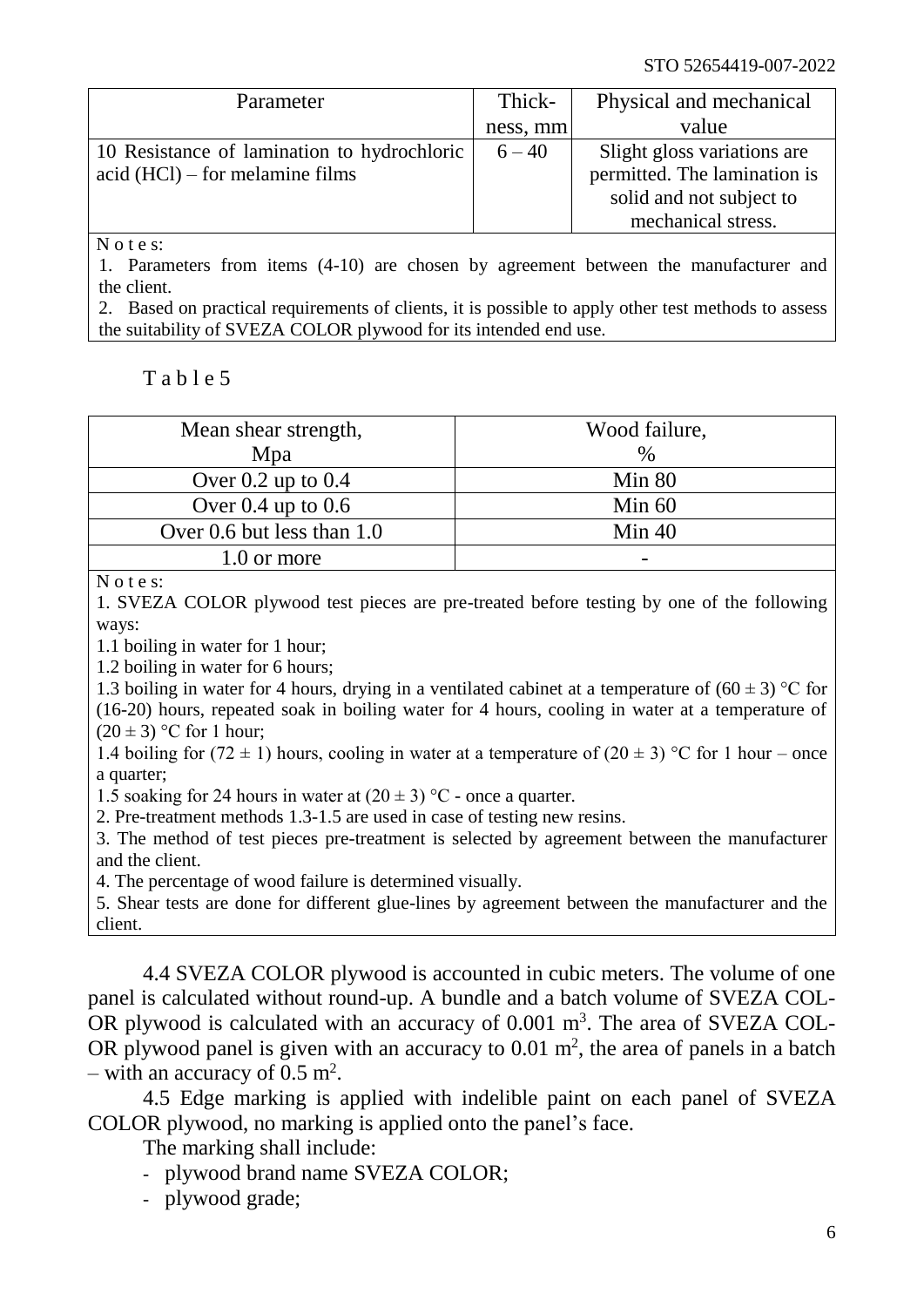- short designation of product in accordance with the Declaration of Performance according to [10] (by agreement between the manufacturer and the client);

- manufacturer (number or name);

- thickness and / or sorter number.

It is allowed to apply one stamp per (1-3) panels on SVEZA COLOR plywood with a thickness of 6 to 9 mm.

If agreed between the manufacturer and the client:

- SVEZA COLOR plywood panels can have no edge marking;

- additional information can be added to the mandatory marking.

4.6 SVEZA COLOR plywood stacking into bundles

SVEZA COLOR plywood shall be stacked in bundles with a height of 400, 600, or 900 mm separately by grade, surface type, dimensions, thickness, and film type.

By agreement between the manufacturer and the client, it is permitted to pack SVEZA COLOR plywood in bundles of different height.

4.7 Packaging and marking of finished bundles of SVEZA COLOR plywood.

4.7.1 Bundles of SVEZA COLOR plywood shall be packed to ensure their integrity and safety during transportation.

To avoid warping of panels, SVEZA COLOR plywood with a thickness of up to 15 mm shall be packed on a substrate panel with a minimum thickness of 18 mm.

The main methods and types of packaging are regulated by SVEZA-Les LLC. By agreement between the manufacturer and the client, other methods and types of SVEZA COLOR plywood packaging are possible.

4.7.2 Packaged bundles of SVEZA COLOR plywood shall be marked with self-adhesive A3 labels (378x264 mm).

The information is printed in Russian and / or English, and the labels are placed on two side plates parallel or perpendicular to each other. The content of the labels on both sides is the same:

- trademark;

- product name - Film Faced Birch Plywood SVEZA COLOR

- geometric dimensions, thickness of SVEZA COLOR plywood and thickness tolerances (if necessary);

- SVEZA COLOR plywood grade and surface type;

- SVEZA COLOR plywood trademark;

- type of film;

- number of panels in a bundle;

- shift;

- SVEZA COLOR plywood production date;

- emission level:

- order number for special requirements (applied by agreement between the manufacturer and the client);

- reference to the standard or regulation according to which SVEZA COLOR plywood is manufactured;

- manufacturer's name and address;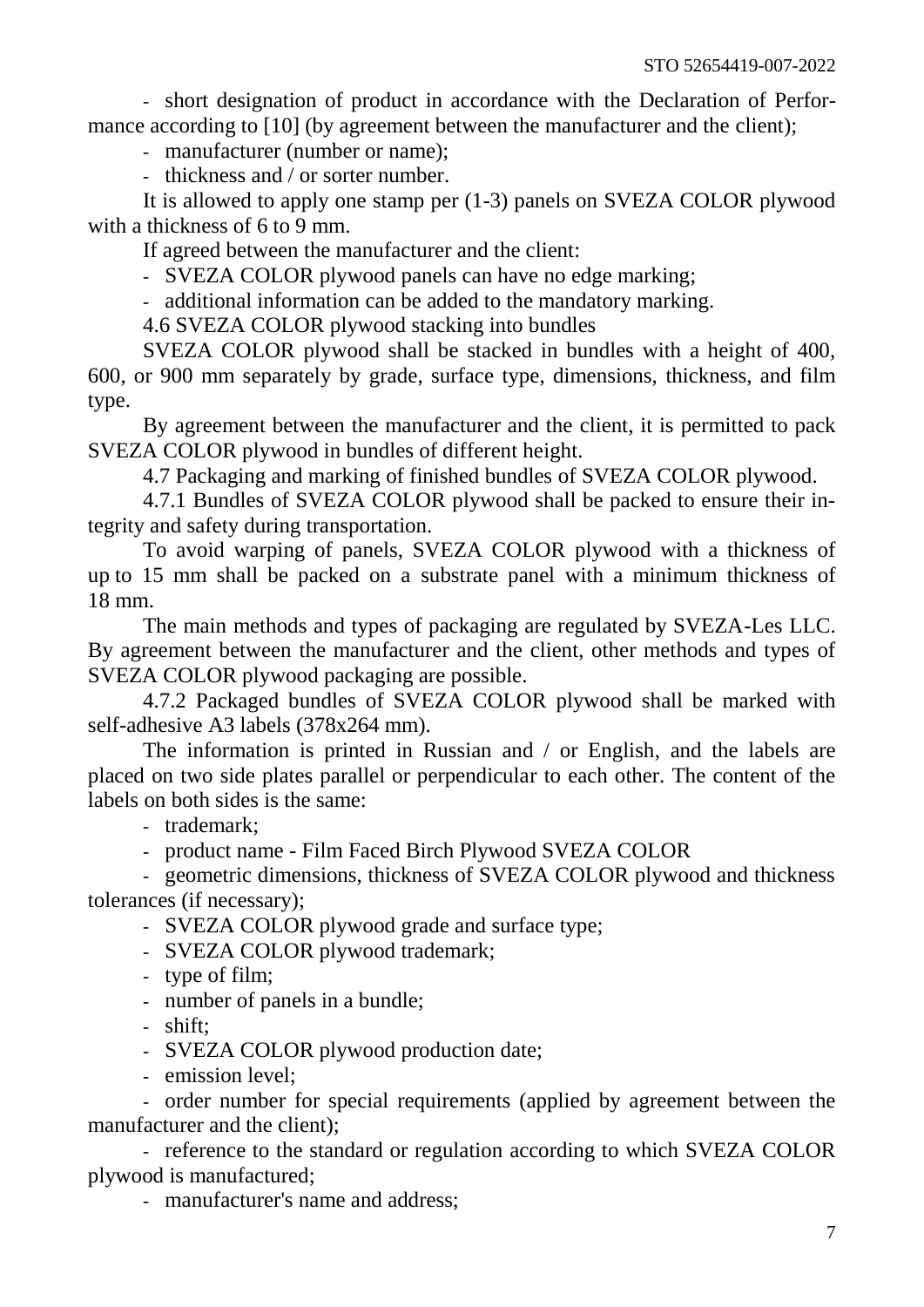- certification marks and technical inspection mark;

- handling signs: keep dry and use no hooks;

- bar code - if there is a data collection terminal (scanner).

For convenience of work in the warehouse, it is allowed to apply additional marking in the form of a label or using a stencil.

4.8 The directions of use of SVEZA COLOR plywood are specified in Appendix C.

## <span id="page-10-0"></span>**5 ACCEPTANCE RULES**

5.1 SVEZA COLOR plywood shall be accepted in batches.

A batch is a certain number of SVEZA COLOR plywood panels of the same grade, surface type, film type and dimensions.

The batch shall be registered in one document containing:

- trademark;

- manufacturer's name and address;

- SVEZA COLOR plywood designation;

- batch size;

- reference to the regulatory document that SVEZA COLOR plywood complies with.

5.2 The quality and dimensions of SVEZA COLOR plywood panels are checked by random inspection. During random inspection, SVEZA COLOR plywood panels are sampled randomly according to GOST 18321 in the quantity specified in Table 6.

T a b l e 6

In pieces

| Batch size     | Controlled parameter for items |            |          |            |
|----------------|--------------------------------|------------|----------|------------|
|                | 3.5.1; 3.5.2; 3.5.3; 3.5.4     |            | 4.1.4    |            |
|                | Volume of                      | Acceptance |          | Acceptance |
|                | sampling                       | number     | sampling | number     |
| To 500         |                                |            | 13       |            |
| 501 to 1200    | 13                             |            | 20       |            |
| 1201 to 3200   | 13                             |            | 32       |            |
| 3201 to 10,000 | 20                             |            | 32       |            |

Determination of the sample size for items  $(4 - 10)$  of Table 4 is to be agreed between the manufacturer and the client.

5.3 Moisture content, ultimate shear strength, ultimate bending strength and modulus of elasticity at bending along and across the grains of the outer layers, are tested for each thickness and number of layers of SVEZA COLOR plywood not less than once a month.

Inspection of each batch is possible by agreement between the manufacturer and the client; for this purpose, 0.1% of the panels of a batch are sampled, but not less than one panel.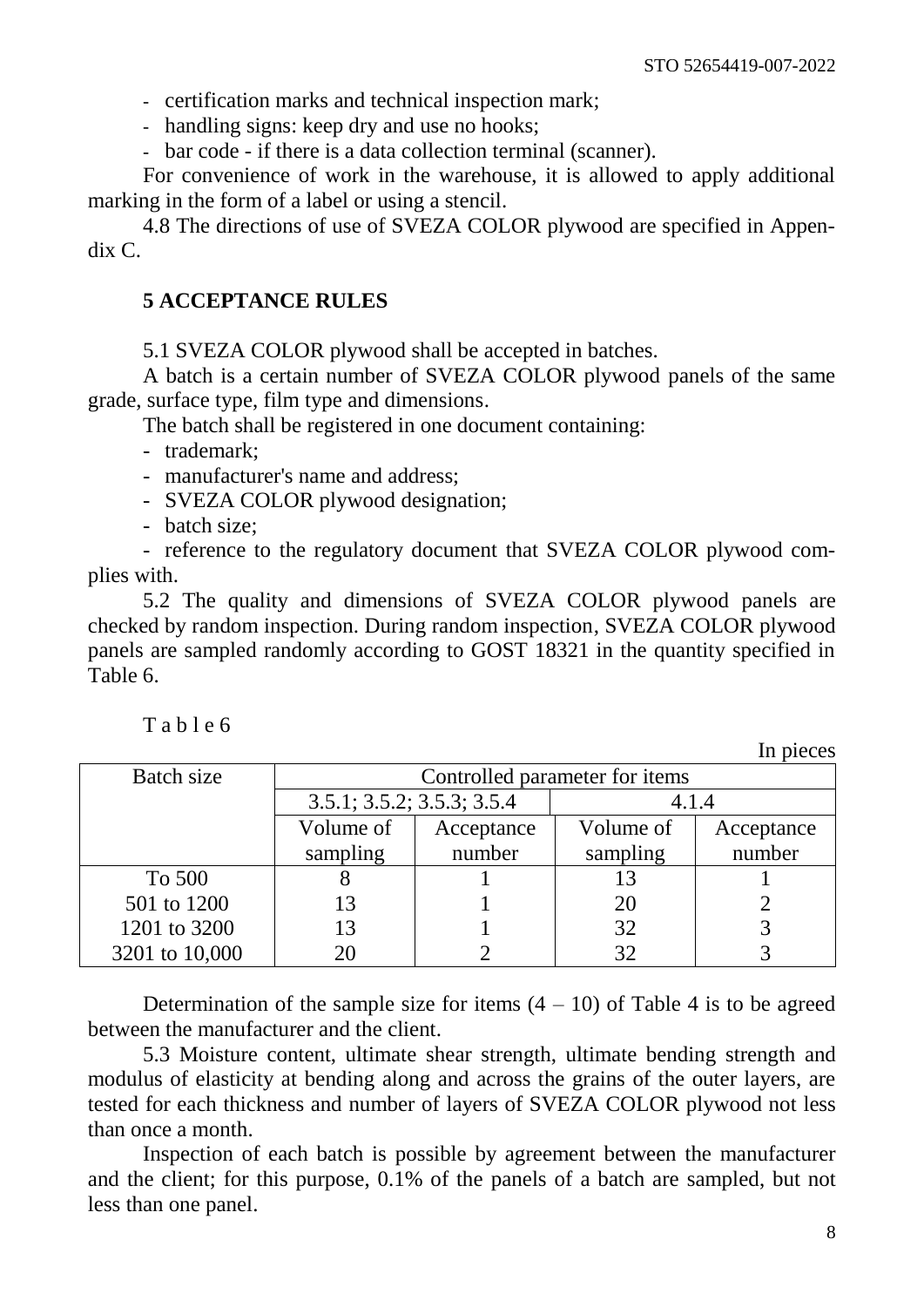5.4 To control the formaldehyde release, one panel of SVEZA COLOR plywood is tested from any sample size.

The formaldehyde release is monitored no less than once every 30 days, as well as when the resin and / or glue formulation is changed.

5.5 The need for tests, their frequency and scope of control for items (4-10) of Table 4 shall be agreed between the manufacturer and the client.

5.6. The results of formaldehyde release tests and physical and mechanical tests of a batch of plywood manufactured according to STO 52654419-001 may be applied to SVEZA COLOR plywood manufactured from the same batch.

5.7 A batch is considered to meet the requirements of this standard and is accepted if the samples include:

- the number of SVEZA COLOR plywood panels that do not meet the requirements of this standard in terms of dimensions, squareness, edge straightness, manufacturing defects is less than or equal to the acceptance number specified in Table 6;

- physical and mechanical properties correspond to the values specified in Tables 4 and 5;

- formaldehyde emission complies with the standards set in Table 3.

# **6 CONTROL METHODS**

<span id="page-11-0"></span>6.1 Sampling - according to GOST 9620, GOST 27678, GOST 30255, GOST 32155 [1] - [2].

6.2 The length and width of SVEZA COLOR plywood are measured at two points parallel to the edges at a distance of min 100 mm from the edges with a metal tape measure according to GOST 7502 with an accuracy of 1 mm. The arithmetic mean of two measurements results is taken as the actual length (width) of the panel.

6.3 The thickness is measured at a distance of min 25 mm from the edge in the middle of each side of the panel.

The arithmetic mean of four measurements is taken as the actual panel thickness.

The following instrumentation is used to measure the panel thickness:

- thickness gauge according to GOST 11358 with a graduation of no more than 0.1 mm;

- micrometer according to GOST 6507 with a graduation value of no more than 0.1 mm.

Thickness variation in one panel of SVEZA COLOR plywood is determined as the difference between the largest and the smallest thickness of four dimensions.

6.4 SVEZA COLOR plywood panel squareness

6.4.1 The squareness of SVEZA COLOR plywood panel is measured according to GOST 30427. The squareness is measured with a checking square as per GOST 3749. The squareness is determined by measuring the maximum deflection of the panel edge from the surface of the reference square by using a metal ruler according to GOST 427 with an accuracy to 1 mm.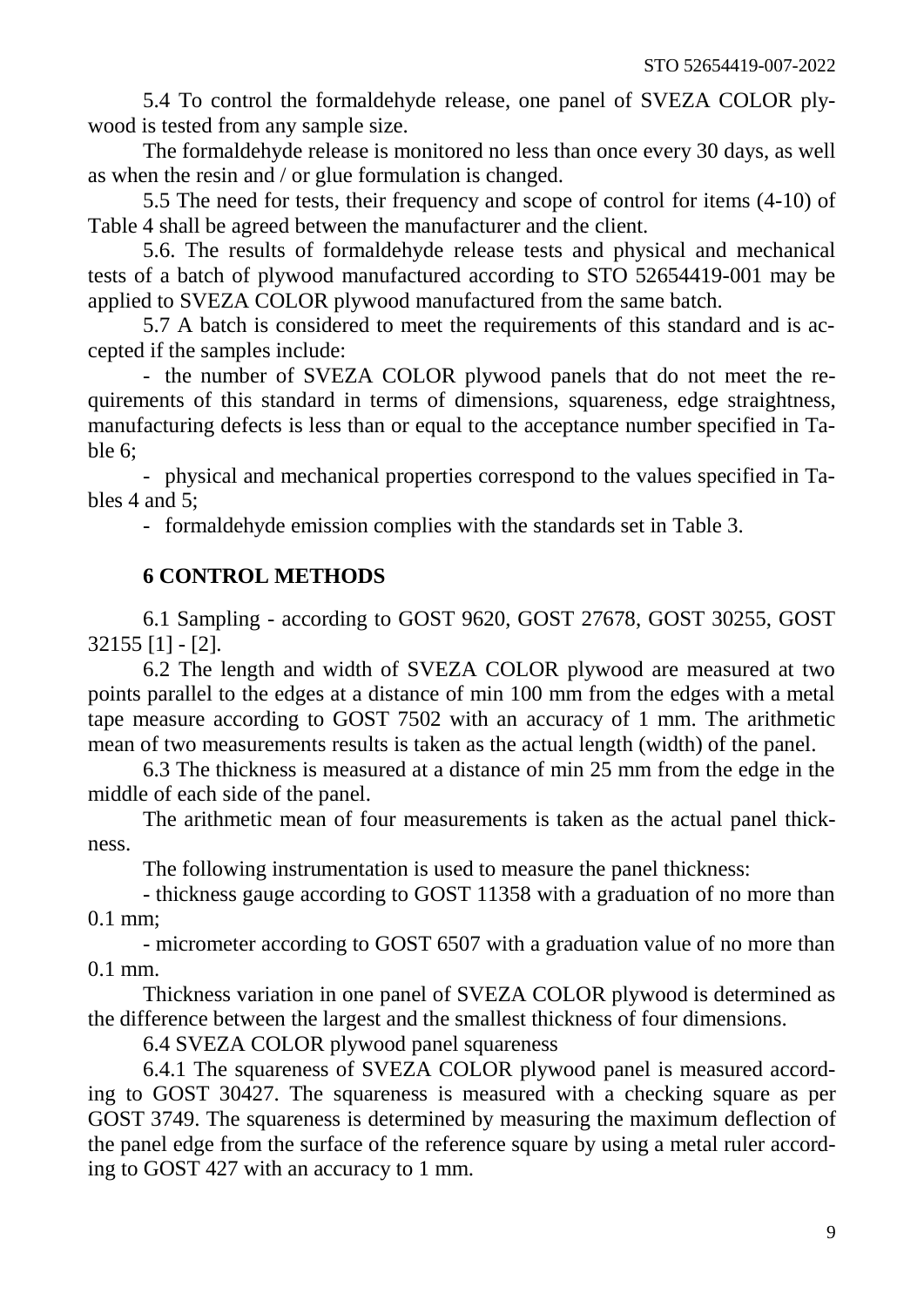6.4.2 It is allowed to check the squareness by measuring difference of the lengths of the panel diagonals, measured by a metal tape measure according to GOST 7502 with a graduation value of 1mm.

6.5 The edge straightness of a SVEZA COLOR plywood panel is determined by measuring the maximum gap between the panel edge and the edge of the metal ruler with a feeler gauge according to GOST 8925 with an error of 0.2 mm.

6.6 Warping is determined according to GOST 30427.

6.7 Moisture content is determined according to GOST 9621, [3].

6.8 Ultimate shear strength of the glueline is determined according to GOST 9624, [4].

6.9 Ultimate bending strength and modulus of elasticity at bending are tested according to GOST 9625, [5].

6.10 Ultimate tensile strength along the grains is tested according to GOST 9622.

6.11 Machining defects are measured according to GOST 30427.

6.12 Strength of lamination-to-veneer adhesion – according to GOST 14614.

6.13 Steam resistance of lamination – according to GOST R 53920.

6.14 Lamination resistance to sodium hydroxide (NaOH) – according to GOST R 53920.

6.15 Water resistance of the lamination – according to GOST 14614.

6.16 Surface waviness of SVEZA COLOR plywood, (Ripping test) is done in accordance with Appendix D.

6.17 Resistance of the lamination to hydrochloric acid (HCl) (for melamine films) is done in accordance with Appendix E.

6.18 Formaldehyde content is determined according to GOST 27678 (this method is used as an arbitration method), formaldehyde emission into the environment is determined according to GOST 30255, GOST 32155 and [1].

# **7 TRANSPORTATION AND STORAGE**

<span id="page-12-0"></span>7.1 SVEZA COLOR plywood is transported in covered vehicles in accordance with the cargo transportation rules applicable to this type of transport.

7.2 During transportation, it is necessary to avoid strong moistening of SVEZA COLOR plywood to prevent swelling at the edges, warping of panels, strong indentation of the packing straps or other quality losses.

7.3 To avoid warping of panels, SVEZA COLOR plywood with a thickness of up to 15 mm shall be packed on a substrate panel with a min thickness of 18 mm.

7.4 Storage of SVEZA COLOR plywood

7.4.1 SVEZA COLOR plywood is stored in stacks in packaging in the form of horizontally stacked bundles on pallets and wooden pads / bars located in the same vertical plane and at a distance of 150-250 mm from the bundle edges.

7.4.2 SVEZA COLOR plywood is stored in closed rooms that protect plywood from atmospheric precipitation, at a temperature of minus 40  $\degree$ C to plus 50  $\degree$ C and a relative humidity of no more than 80%.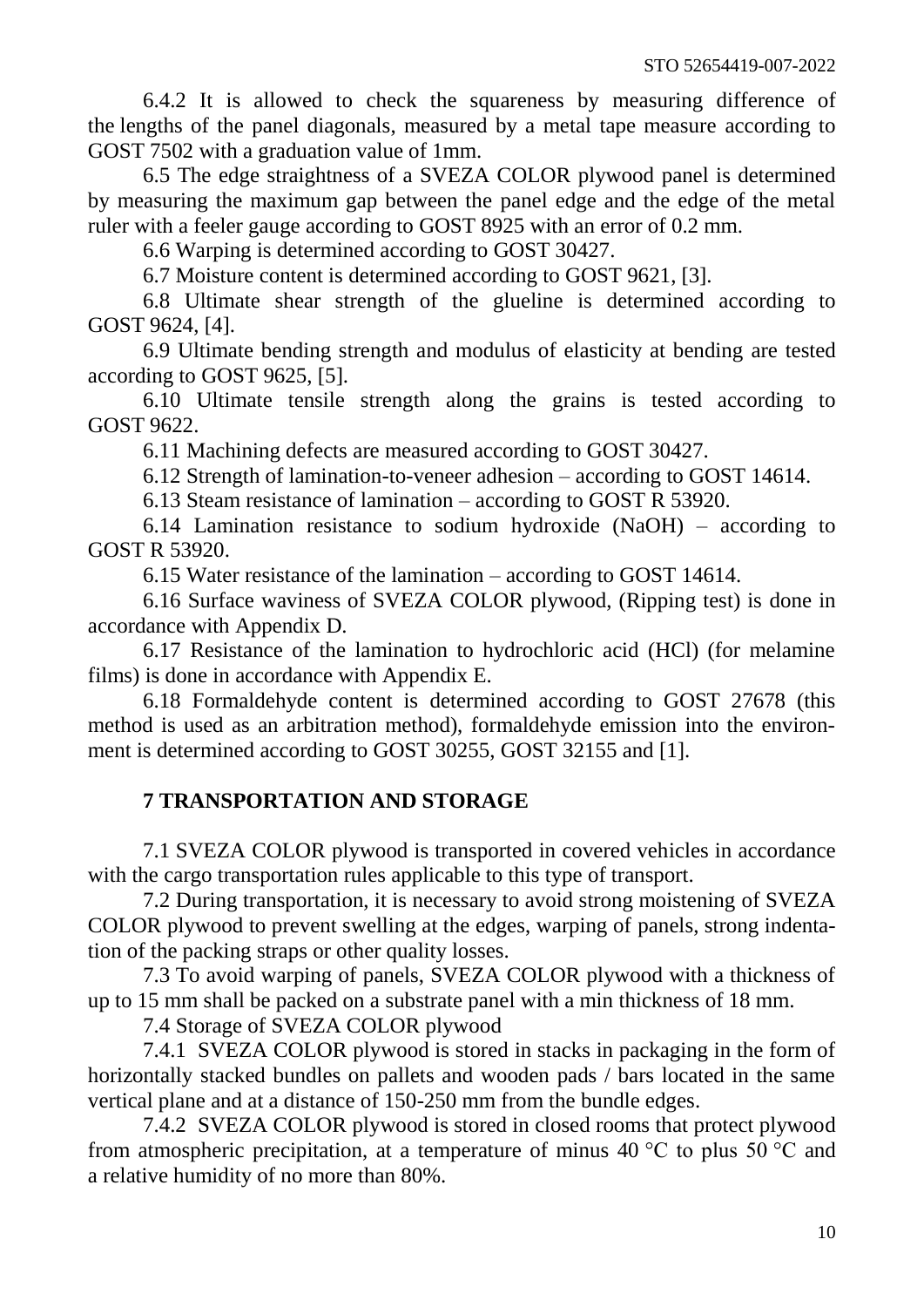#### **8 MANUFACTURER'S WARRANTIES**

<span id="page-13-0"></span>The manufacturer guarantees that the quality of SVEZA COLOR plywood complies with the requirements of this standard provided the conditions of transportation and storage are met.

The guaranteed shelf life of SVEZA COLOR EXT / FSF plywood is 5 years from the date of receipt by the client.

When using SVEZA COLOR plywood for further processing, it is recommended to contact the manufacturer to clarify the properties and characteristics of the plywood.

#### **9 SAFETY AND ENVIRONMENTAL PROTECTION**

<span id="page-13-1"></span>9.1 The content of harmful chemicals released during the operation of SVEZA COLOR plywood products into the air of residential premises and public buildings shall not exceed the limits [6], [7], [8].

9.2 SVEZA COLOR plywood shall be menufactured using materials and components permitted for their use by the national sanitary and epidemiological authorities.

9.3 Persons who are at least 18 years of age and have no medical contraindications are allowed to produce SVEZA COLOR plywood. Medical examinations are carried out in accordance with the current orders of the Ministry of Health of the Russian Federation.

9.4 Persons involved in the production of SVEZA COLOR plywood shall be provided with personal protective equipment in accordance with GOST 12.4.011.

9.5 The value of the specific activity of cesium 137 in SVEZA COLOR plywood shall not exceed the hygienic standards established in the requirements [9].

9.6 The composition of standard SVEZA COLOR plywood does not contain raw products, materials, and components classified as hazardous waste.

9.7 As a rule, SVEZA COLOR plywood has a long service life, and shall be disposed of by several ways. Disposal of SVEZA COLOR plywood shall be carried out taking into account the requirements for disposal of the current legislation of different countries.

# **10 RECOMMENDATIONS FOR USE**

<span id="page-13-2"></span>10.1 SVEZA COLOR plywood is designed for multiple use. Compliance with the rules for the use and storage of plywood will increase its service life.

10.2 Insignificant deviation in thickness of SVEZA COLOR plywood is allowed under the influence of moist air during transportation along the edge at a distance of up to 50 mm from the edge.

10.3 Sawing of SVEZA COLOR plywood

SVEZA COLOR plywood shall be cut into parts using band or circular saws.

In order to obtain a clean cut, sawing shall be carried out correctly: first, sawing is performed across the direction of the grains of the front side, then along. This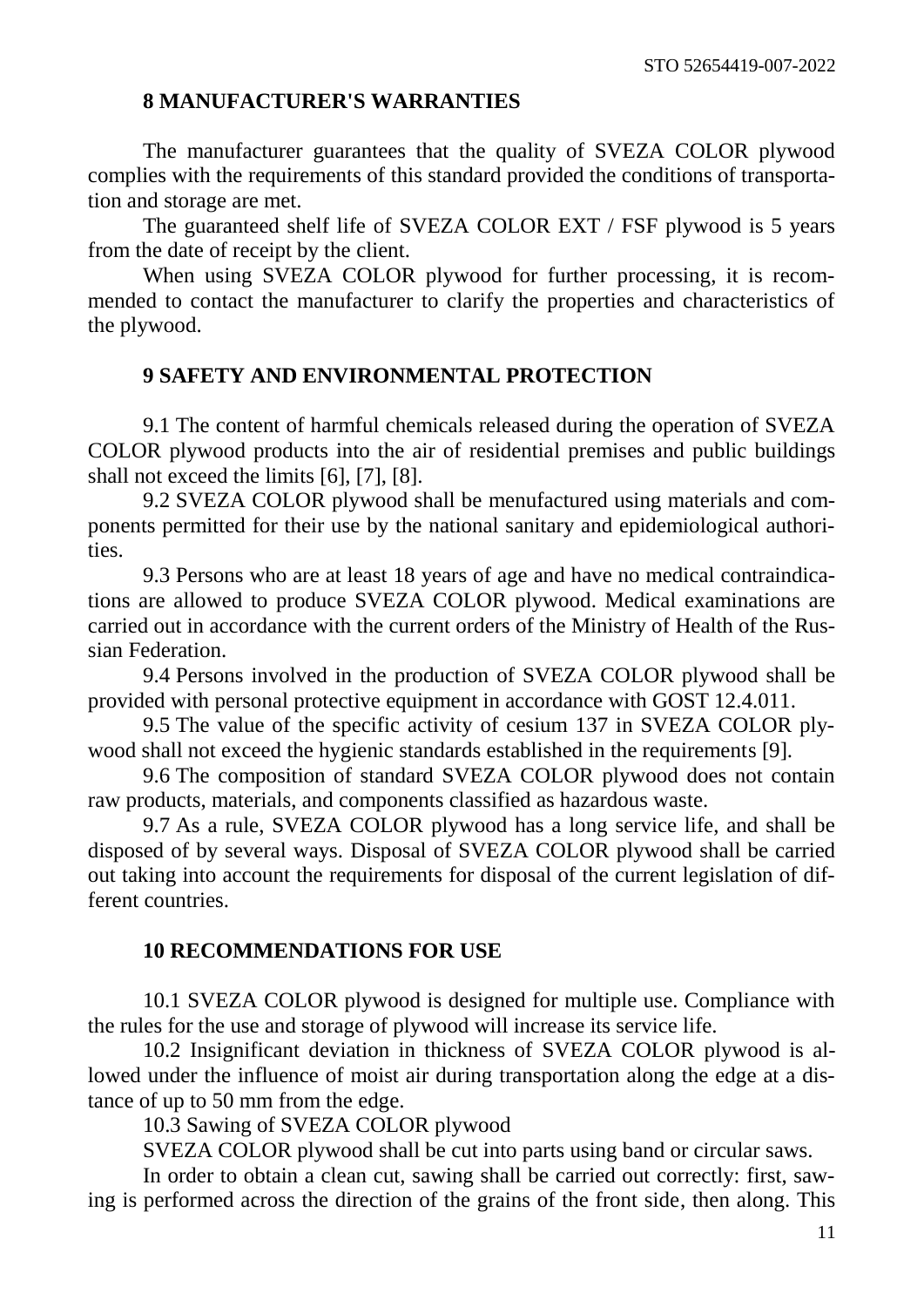method allows avoiding splitting of the corners and reducing the size and number of chips on the face.

When sawing with a circular saw, a high speed and a low feed rate are recommended.

In case of sawing, to prevent moisture absorption, the ends of SVEZA COLOR plywood shall be treated with special types of acrylic waterborne paint or other sealant.

10.4 Drilling of SVEZA COLOR plywood

To prevent moisture from entering SVEZA COLOR plywood, all holes made during installation shall be filled with waterborne acrylic paint or other sealants, and it is recommended to treat the panel surfaces with a hydrophobic compound.

In order to obtain a hole with smooth edges, it is necessary to use a drill sharp enough and equipped with a front cutter.

Drilling shall start from the front side. In order to avoid splitting on the back side of the board, it is recommended to use a backing panel.

In order to avoid splitting of SVEZA COLOR plywood layers when using nails, it is recommended to use threaded nails or special screws. The recommended distance is considered to be the distance from the panel edge to the nail  $(12 - 15)$ mm.

10.5 Rippling is the usual undulating bumps on the surface of SVEZA COL-OR, which are up to about 0.8 mm high and of various lengths, due to the wood processing technology and the properties of the wood material. They occur due to the absorption of water by plywood (photo 1).



Photo 1

These phenomena are especially often observed when using SVEZA COLOR plywood in conditions of direct contact with water.

When used indoors, sudden changes in climate during the day and / or seasonal precipitation conditions (for example, spring and autumn months) may also affect the appearance of the ripping effect.

The formation of waviness continues until full saturation with moisture to approximately 28% through cut edges, edges without additional protection with sealants, drilled holes, installed rivets or damage to the lamination invisible to naked-eye inspection (photo 2).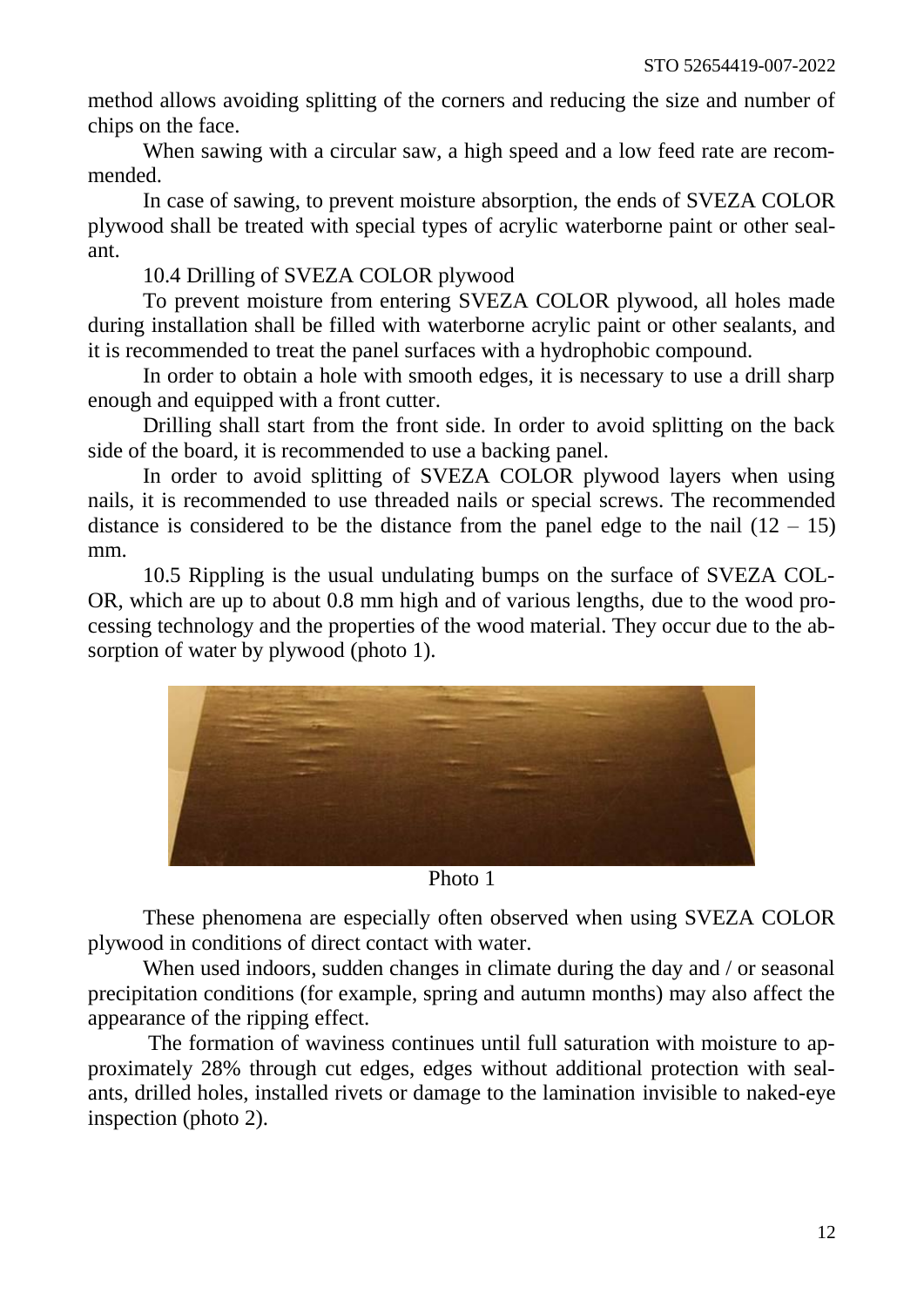

Photo 2

After complete saturation, undulation from the surface of SVEZA COLOR plywood panels almost completely disappears. As a rule, this occurs after (2-3) cycles of plywood contacts with water with drying between each contact.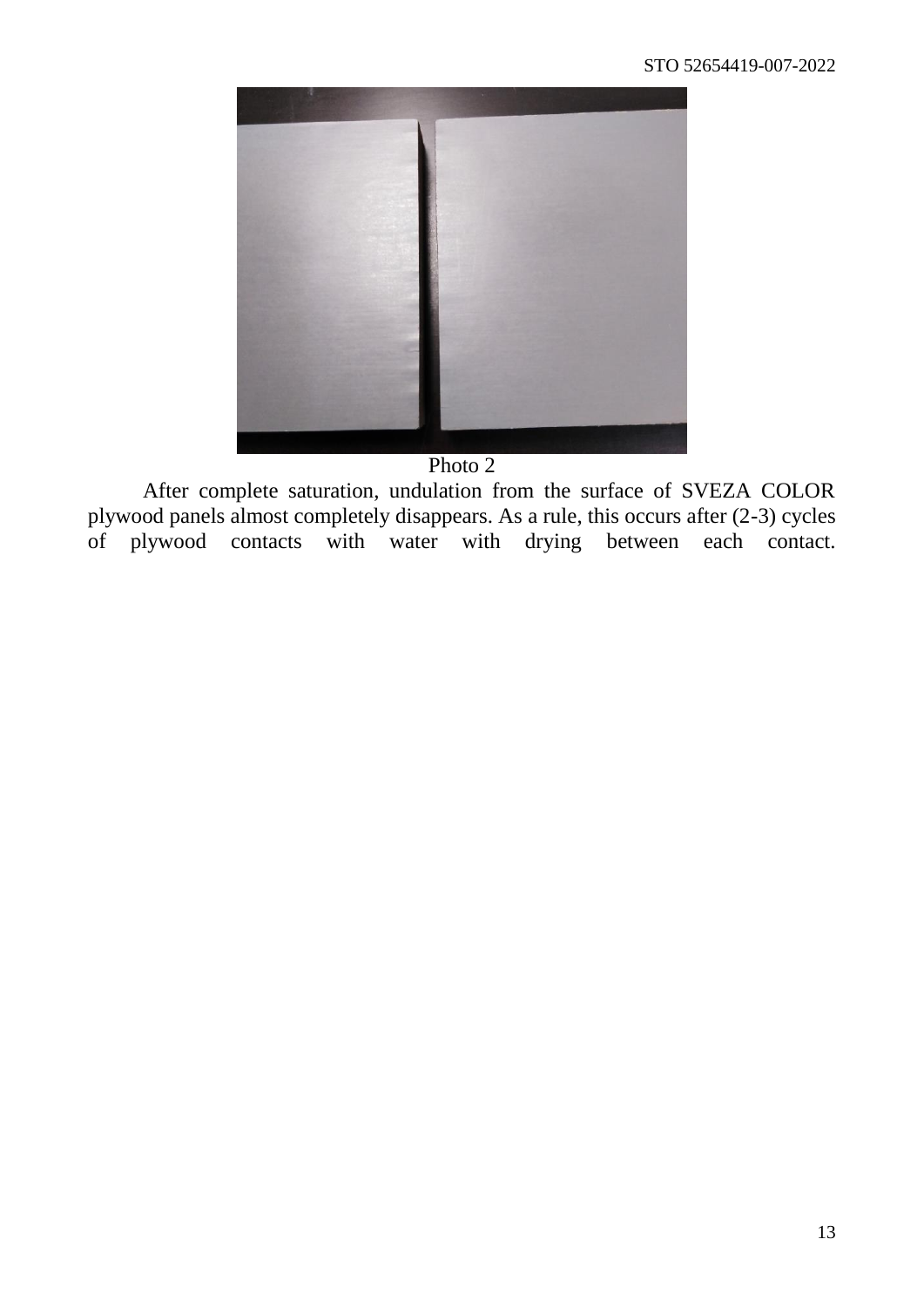## **APPENDIX A**

(mandatory)

# **Manufacturing Defects Limits by Grades of SVEZA COLOR Plywood**

Manufacturing defects permitted for the grades of SVEZA COLOR plywood are shown in Table A.1

# Table A. 1

<span id="page-16-0"></span>

| <b>Description of</b>                    | Limits for manufacturing defects by grades                                   |                         |                                                             |                     |
|------------------------------------------|------------------------------------------------------------------------------|-------------------------|-------------------------------------------------------------|---------------------|
| defects                                  |                                                                              |                         |                                                             | $\mathcal{D}$       |
|                                          |                                                                              | (for HEXA surface /     |                                                             | (for HEXA surface / |
|                                          |                                                                              | web pattern)            |                                                             | web pattern)        |
| 1. Impression of wood grain structure,   |                                                                              | Permitted               |                                                             |                     |
| sound knots, inserts, burrs              |                                                                              |                         |                                                             |                     |
| 2. Film peeling, tears, shedding; miss-  |                                                                              | Not permitted           | No more than 2% of the panel surface area is allowed, pro-  |                     |
| ing film                                 |                                                                              |                         | vided that it is coated with a moisture-proof paint of the  |                     |
|                                          |                                                                              |                         | same color as the color of the main film coating            |                     |
| 3. Temperature stains                    |                                                                              | Not permitted           | Permitted without violating the integrity of the lamination |                     |
| 4. Film overlaps (folds, wrinkles)       | Not permitted                                                                |                         | Permitted                                                   |                     |
| 5. Sticking of film fragments (double    | Allowed with a total area of max $60 \text{ mm}^2$ of the panel surface area |                         | Permitted                                                   |                     |
| laminate)                                |                                                                              |                         |                                                             |                     |
| 6a. Burnt film (burnout) from defects    | Not permitted                                                                |                         | Permitted                                                   |                     |
| of the outer layer: cracks, damage,      |                                                                              |                         |                                                             |                     |
| knot holes                               |                                                                              |                         |                                                             |                     |
| 6b. Burnt film (burnout) due to defects  |                                                                              | Not permitted           | Permitted                                                   |                     |
| of the outer layer: burrs                |                                                                              |                         |                                                             |                     |
| 6c. Burnt film (burnout) due to defects  | Not permitted                                                                |                         | Max 25% of the panel surface area is allowed                |                     |
| of the outer layer: stripes and spots    |                                                                              |                         |                                                             |                     |
| from sanding                             |                                                                              |                         |                                                             |                     |
| 7a. Marks of defects of the inner layer: | Allowed in the form of spots without damage to the lamination                |                         | Permitted                                                   |                     |
| non-adhering knots, holes                | with a size of no more than $20x20$ mm, in an amount of                      |                         |                                                             |                     |
|                                          |                                                                              | no more than 1 pc. / M2 |                                                             |                     |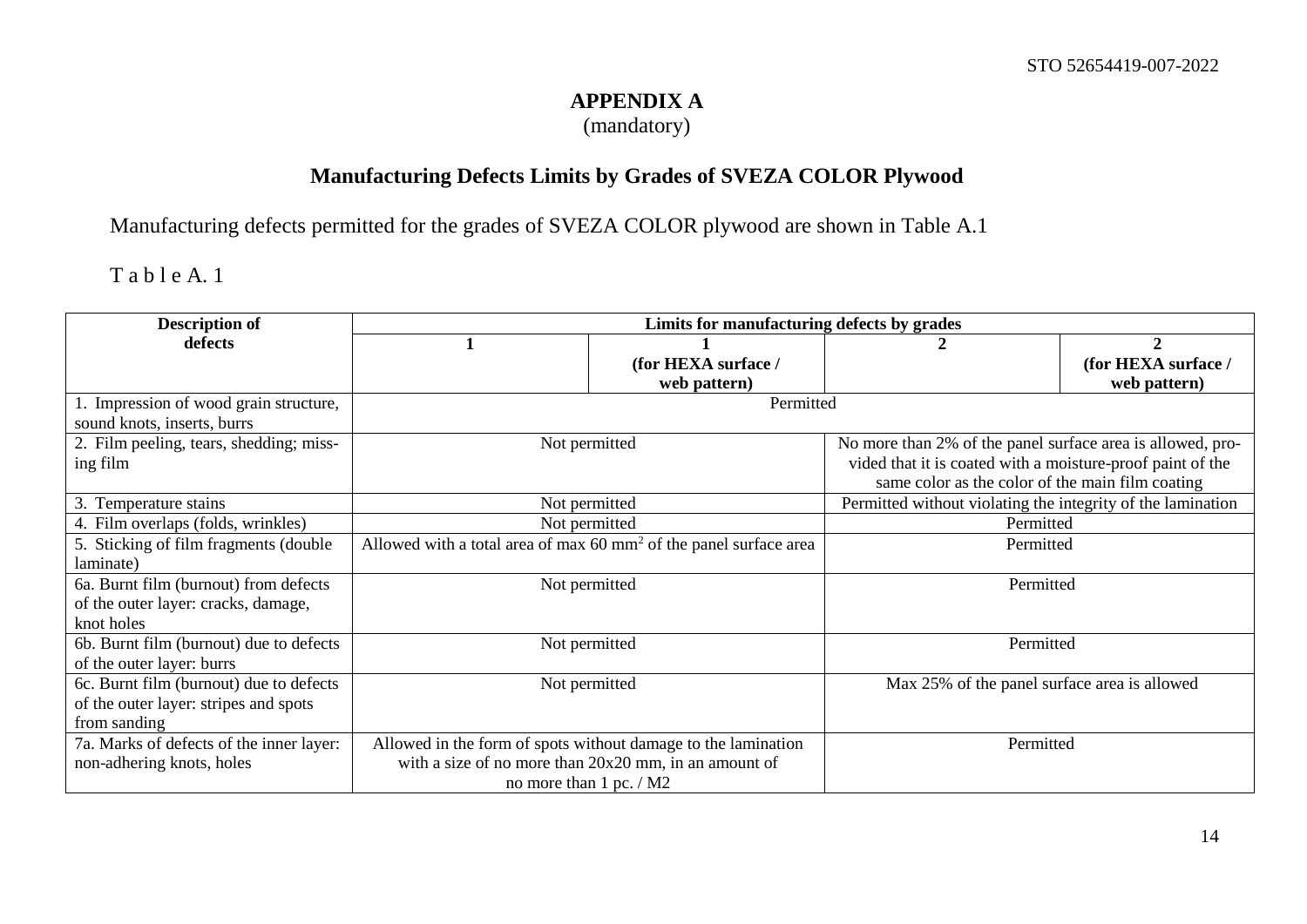#### STO 52654419-007-2022

| <b>Description of</b>                    | Limits for manufacturing defects by grades                      |                                                            |                                                          |                     |
|------------------------------------------|-----------------------------------------------------------------|------------------------------------------------------------|----------------------------------------------------------|---------------------|
| defects                                  | 1                                                               |                                                            |                                                          | 2                   |
|                                          |                                                                 | (for HEXA surface /                                        |                                                          | (for HEXA surface / |
|                                          |                                                                 | web pattern)                                               |                                                          | web pattern)        |
| 7b. Marks of defects of the inner layer: |                                                                 | Permitted without damage to the lamination with a width of | Permitted                                                |                     |
| open joints, cracks                      |                                                                 | no more than 5 mm, a length of no more than 300 mm, in     |                                                          |                     |
|                                          |                                                                 | the amount of no more than 1 pc / rm                       |                                                          |                     |
| Traces of composed or joint ve-<br>8.    |                                                                 | Permitted without damage to the lamination                 | Permitted                                                |                     |
| neers                                    |                                                                 |                                                            |                                                          |                     |
| 9.<br>Streaks and stains left by press   |                                                                 | Not permitted                                              | Permitted                                                |                     |
| plates                                   |                                                                 |                                                            |                                                          |                     |
| 10. Film streaks and stains              | Not permitted                                                   | Not permitted on the panel side                            | Permitted                                                |                     |
|                                          |                                                                 | of HEXA / web pattern;                                     |                                                          |                     |
|                                          |                                                                 | Permitted on the smooth side of                            |                                                          |                     |
|                                          |                                                                 | the panel without damage to                                |                                                          |                     |
|                                          |                                                                 | the lamination                                             |                                                          |                     |
| 11. * Stripes left by equipment          | Max 20% of panels in a bundle are allowed on one side of a ply- |                                                            | Permitted                                                |                     |
|                                          | wood panel                                                      |                                                            |                                                          |                     |
| 12. Local blisters on plywood surface    |                                                                 | Not permitted                                              | Permitted with a diameter of max 100 mm in an amount of  |                     |
|                                          |                                                                 |                                                            | max 1 pc. / m2                                           |                     |
| 13. Veneer pieces glued into the outer   |                                                                 | Not permitted                                              | Permitted                                                |                     |
| layer                                    |                                                                 |                                                            |                                                          |                     |
| Press plate imprints<br>14.              | Not permitted                                                   |                                                            | Permitted                                                |                     |
| 15. Dents                                | Single ones of no more than 2 mm in size are allowed without    |                                                            | Permitted to be no more than 0.5 mm deep without damag-  |                     |
|                                          |                                                                 | damaging the lamination on one side of the panel           | ing the lamination                                       |                     |
| 16. Waviness after sanding of            |                                                                 | Not permitted                                              | Permitted                                                |                     |
| the plywood substrate                    |                                                                 |                                                            |                                                          |                     |
| Scratches<br>17.                         |                                                                 | Not permitted                                              | Permitted without damage to the lamination               |                     |
| Dark spots of natural origin (in-<br>18. | Max 1 piece per 1 running meter is allowed with a total area of |                                                            | Permitted                                                |                     |
| sect marks)                              | $\text{max } 10 \text{ mm}^2$ on one side of the panel          |                                                            |                                                          |                     |
| 19. Defects at the edges and corners     | Permitted up to 1 mm, taking into account the refinement (sand- |                                                            | Permitted with a length of max 10 mm, provided that they |                     |
| of the panel due to sanding or sawing    |                                                                 | ing) when ordering plywood without painted edges.          | are coated with a waterproof paint                       |                     |
|                                          | Permitted up to 3 mm, taking into account the refinement (sand- |                                                            |                                                          |                     |
|                                          |                                                                 | ing) when ordering plywood with painted edges              |                                                          |                     |
| Paint smudges (after edge paint-<br>20.  |                                                                 | Permitted with a width of max 3 mm                         | Permitted                                                |                     |
| ing)                                     |                                                                 |                                                            |                                                          |                     |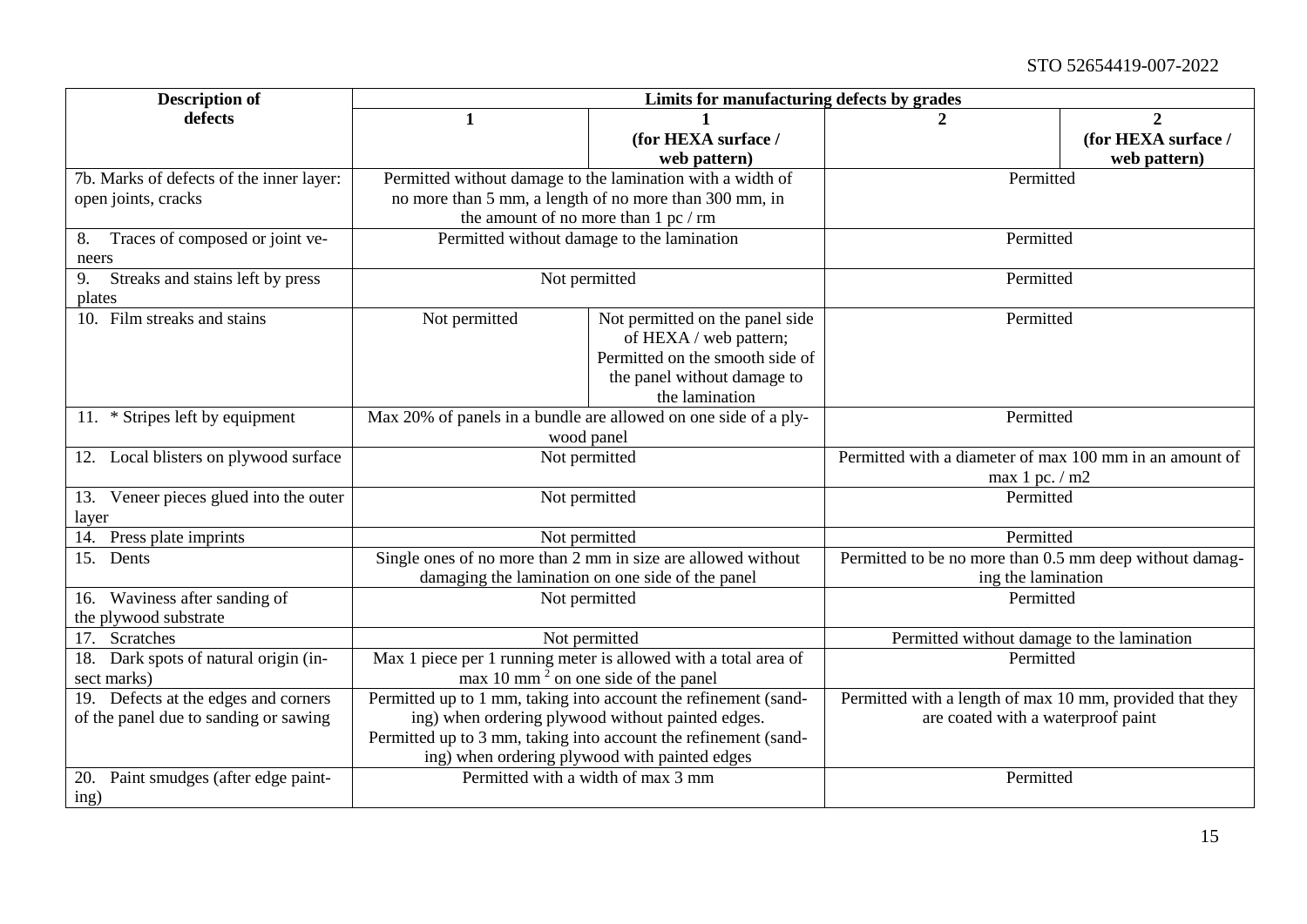#### STO 52654419-007-2022

| <b>Description of</b>                                                                                        | Limits for manufacturing defects by grades |                                                                                                                             |                                                   |                     |
|--------------------------------------------------------------------------------------------------------------|--------------------------------------------|-----------------------------------------------------------------------------------------------------------------------------|---------------------------------------------------|---------------------|
| defects                                                                                                      |                                            |                                                                                                                             |                                                   | $\mathbf 2$         |
|                                                                                                              |                                            | (for HEXA surface /                                                                                                         |                                                   | (for HEXA surface / |
|                                                                                                              |                                            | web pattern)                                                                                                                |                                                   | web pattern)        |
| 21.<br>Lack of veneer                                                                                        |                                            | Not permitted                                                                                                               | Permitted along one edge with a depth of max 5 mm |                     |
| 22. Local veneer delamination in                                                                             |                                            | Not permitted                                                                                                               |                                                   |                     |
| the inner layers of plywood (hidden                                                                          |                                            |                                                                                                                             |                                                   |                     |
| blisters)                                                                                                    |                                            |                                                                                                                             |                                                   |                     |
| 23.<br>Deviations of the permissible ge-                                                                     |                                            | Geometric dimensions in accordance with items 3.5.1, 3.5.2, 3.5.3, 3.5.4                                                    |                                                   |                     |
| ometric dimensions                                                                                           |                                            |                                                                                                                             |                                                   |                     |
| Sticking of panels to each other<br>24.                                                                      |                                            | Not permitted                                                                                                               |                                                   |                     |
| Deviation of the pattern align-<br>25.                                                                       | Not applicable                             | Max 3 mm per 1 m of panel                                                                                                   | Not applicable                                    | Permitted           |
| ment against the panel edge                                                                                  |                                            | edge length is allowed                                                                                                      |                                                   |                     |
| 26. Misprint of the pattern structure                                                                        | Not applicable                             | Not permitted                                                                                                               | Not applicable                                    | Permitted           |
|                                                                                                              |                                            |                                                                                                                             |                                                   |                     |
| 27. Warpness                                                                                                 |                                            | In plywood with a thickness of up to 6.5 mm, it is not taken into account, in plywood with a thickness of more than 6.5 mm, |                                                   |                     |
|                                                                                                              |                                            | it is allowed with a deflection of no more than 20 mm per plywood panel when measured on a horizontal flat surface.         |                                                   |                     |
| 28. Surplus and fringes of the coat-                                                                         |                                            | Not permitted                                                                                                               |                                                   |                     |
| ing, film displacement and lacking,                                                                          |                                            |                                                                                                                             |                                                   |                     |
| cracks, tear-outs and delamination of                                                                        |                                            |                                                                                                                             |                                                   |                     |
| the coating                                                                                                  |                                            |                                                                                                                             |                                                   |                     |
| Notes:                                                                                                       |                                            |                                                                                                                             |                                                   |                     |
| Defects not listed in Appendix A are not permitted;<br>1.                                                    |                                            |                                                                                                                             |                                                   |                     |
| Panels that do not comply with grades 1 and 2 are downgraded to grade 3 according to STO 52654419-006;<br>2. |                                            |                                                                                                                             |                                                   |                     |
| For the 1st grade coating, the total number of defect types per a panel shall not exceed three;<br>3.        |                                            |                                                                                                                             |                                                   |                     |
| * If a defect from i.11 is detected, the equipment has to be stopped and the defect reason eliminated.<br>4. |                                            |                                                                                                                             |                                                   |                     |
| The surface quality shall be assessed against the reference sample.<br>5.                                    |                                            |                                                                                                                             |                                                   |                     |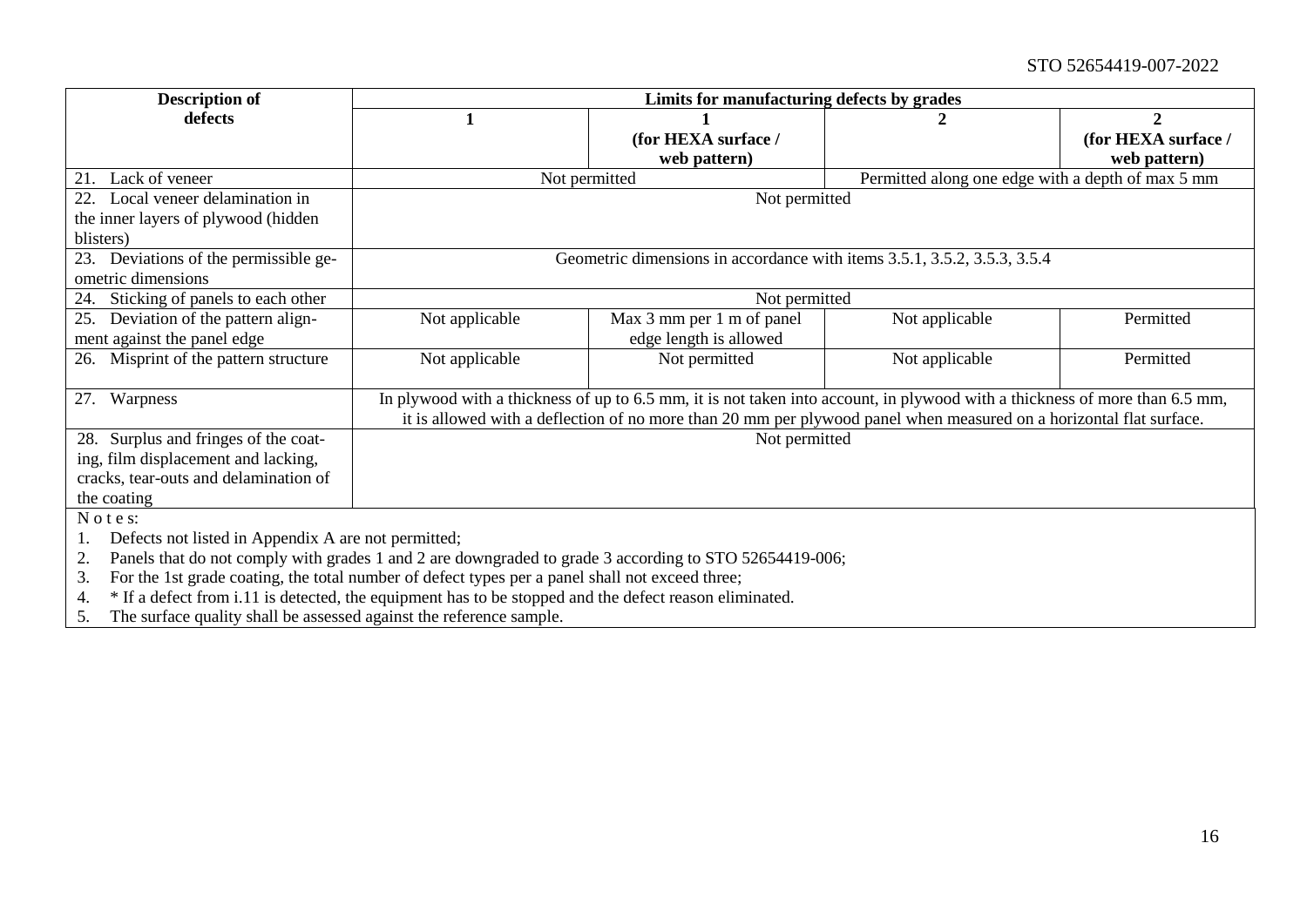# **APPENDIX B**

(mandatory)

# **Terms and definitions of manufacturing defects**

<span id="page-19-0"></span>Terms and definitions of manufacturing defects are given in Table B.1

T a b l e B.1

| <b>Name of</b>                   | <b>Definition</b>                                                     |
|----------------------------------|-----------------------------------------------------------------------|
| manufacturing defects            |                                                                       |
| Impression of wood grain         | Outlines of sound knots, wood grain structure, inserts on the         |
| structure, sound knots, patches, | surface of film faced plywood, burrs, without changing the            |
| burrs                            | structure and color of the film coating                               |
| Film peeling, tears, shedding;   | Film faced plywood surface areas not covered                          |
| missing film                     |                                                                       |
| Temperature stains               | Film color change (with disruption of the lamination and /            |
|                                  | or without disruption) due to premature curing of the film            |
|                                  | without pressure                                                      |
| Film overlaps (folds, wrinkles)  | Local thickening caused by the film overlap on the plywood<br>surface |
| Wrinkles                         | A surface defect in the form of a group of alternating longi-         |
|                                  | tudinal depressions and protrusions of irregular shape and            |
|                                  | arbitrary direction (resembling wrinkles or folds), which is          |
|                                  | formed as a result of improper operation of the film apply-           |
|                                  | ing station and / or poor-quality film                                |
| Sticking of film fragments       | Glued film fragments caught on the outer surface of ply-              |
| (double laminate)                | wood during lamination                                                |
| Burned films (burnout)           | Violation of the film integrity due to defects of the outer           |
|                                  | layer                                                                 |
| Marks due to the inner layer     | Change in the color of the film or its disruption due to de-          |
| defects                          | fects of the inner layer                                              |
| Marks due to veneer compos-      | A stripe on the surface of a plywood panel without damage             |
| ing and jointing                 | or discoloration of the film, determined visually at different        |
|                                  | angles                                                                |
| Streaks and stains from press    | Streaks and stains on the surface of film faced plywood due           |
| plates                           | to contamination of the press plates                                  |
| Film streaks and stains          | Abnormally colored areas of the film faced plywood surface            |
|                                  | from the release of film volatile substances during pressing          |
| Streaks from equipment           | Glossy stripes running along or across the plywood surface            |
|                                  | as a result of the impact of the equipment transport mecha-           |
|                                  | nisms or as a result of control checks of the plywood quality         |
| Local blisters on the plywood    | Partial peeling of the film from the surface of the film faced        |
| surface                          | plywood                                                               |
| Veneer pieces glued into the     | Veneer particles glued into the outer layer of plywood be-            |
| outer layer                      | fore lamination                                                       |
| Press plate imprints             | Local bulges on the surface of film faced plywood, formed             |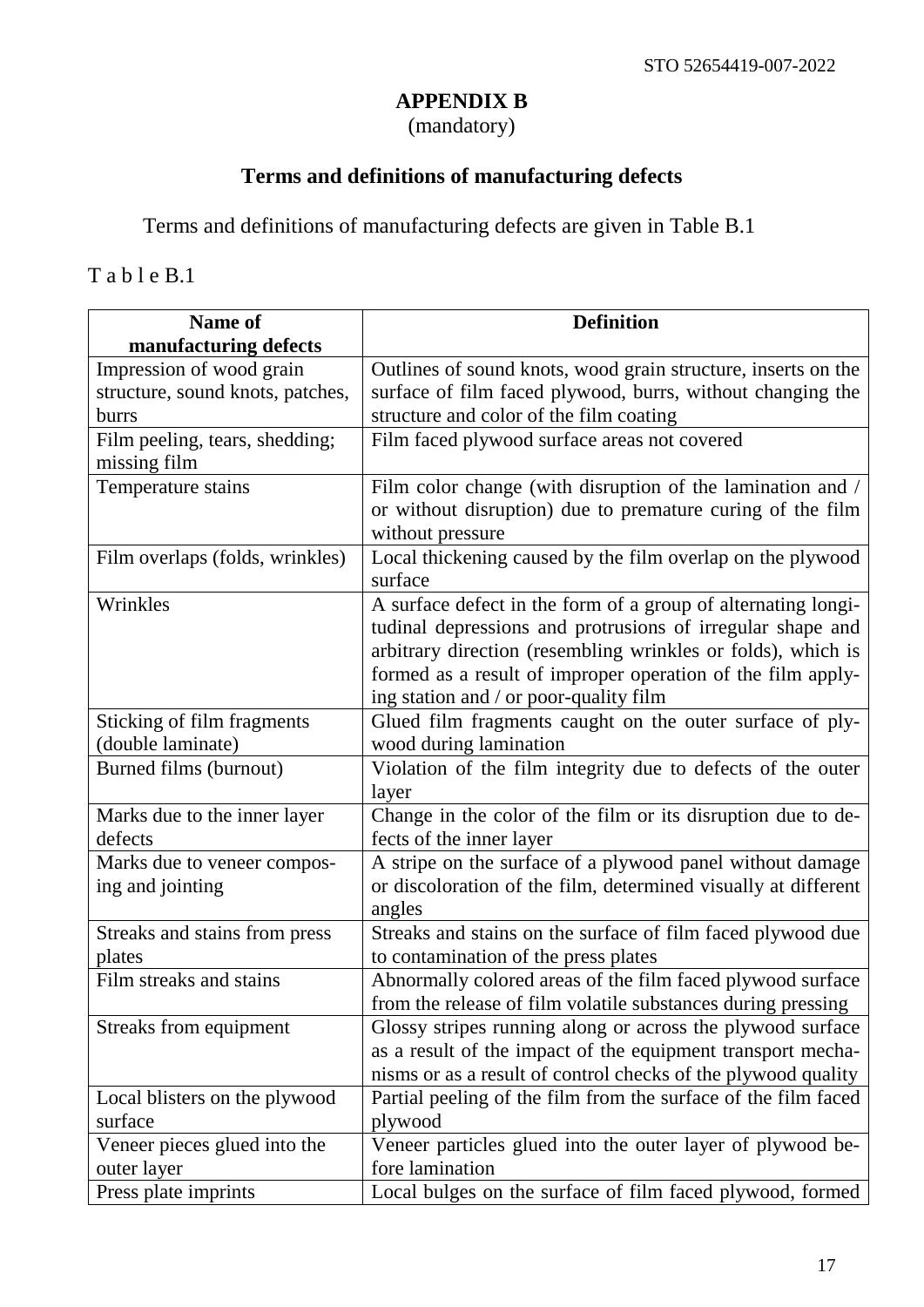| <b>Name of</b>                    | <b>Definition</b>                                              |
|-----------------------------------|----------------------------------------------------------------|
| manufacturing defects             |                                                                |
|                                   | due to the presence of defects on the lamination press plates  |
| Dents                             | Local indentation of the outer layer without damage to the     |
|                                   | lamination                                                     |
| Waviness after sanding of the     | The presence of longitudinal or transverse stripes over the    |
| plywood substrate                 | entire surface of the plywood with a uniform spacing           |
| <b>Scratches</b>                  | Damage to the lamination of film faced plywood in the form     |
|                                   | of a narrow long recess or local indentation of the outer lay- |
|                                   | er with damage to the lamination                               |
| Dark spots of natural origin      | Dark spots on the surface are mainly from insects              |
| (insect marks)                    |                                                                |
| Defects at the edges and cor-     | Defects characterized by the absence of a lamination on the    |
| ners of the panel due to sanding  | edge of a film faced plywood panel                             |
| or sawing                         |                                                                |
| Paint smudges (when painting      | Paint getting on the face of film-faced plywood panel          |
| the edges)                        |                                                                |
| Lack of veneer                    | A defect characterized by the absence of a part of the veneer  |
|                                   | of the inner layer, except for end knots and cracks            |
| Local veneer delamination in      | Separation of two adjacent veneer layers by the adhesive       |
| the inner layers of plywood       | layer                                                          |
| (hidden blisters)                 |                                                                |
| Deviations of the permissible     | The geometric dimensions of plywood are larger or smaller      |
| geometric dimensions              | than the permissible dimensions and their tolerances.          |
| Sticking of panels to each other  | Persistent adhesion of film-faced plywood panels to each       |
|                                   | other along the face caused by paint smudges                   |
| Deviation of the pattern align-   | The defect relates to HEXA coated plywood, deviation of        |
| ment against the panel edge       | the hexagonal pattern along the plywood edge line              |
| Misprint of the pattern structure | The defect relates to HEXA- / web pattern-coated plywood,      |
|                                   | non-printing (abrasion) of the hexagonal pattern, web          |
| Warpness                          | Plywood panel plane deviation exceeding the values             |
| Surplus and fringes of the coat-  | Process exceeding the size of the cured film format over the   |
| ing, film displacement and        | dimensions of the base plywood, shortcoming film on the        |
| lacking, cracks, tear-outs and    | edges of the slabs                                             |
| delamination of the coating       |                                                                |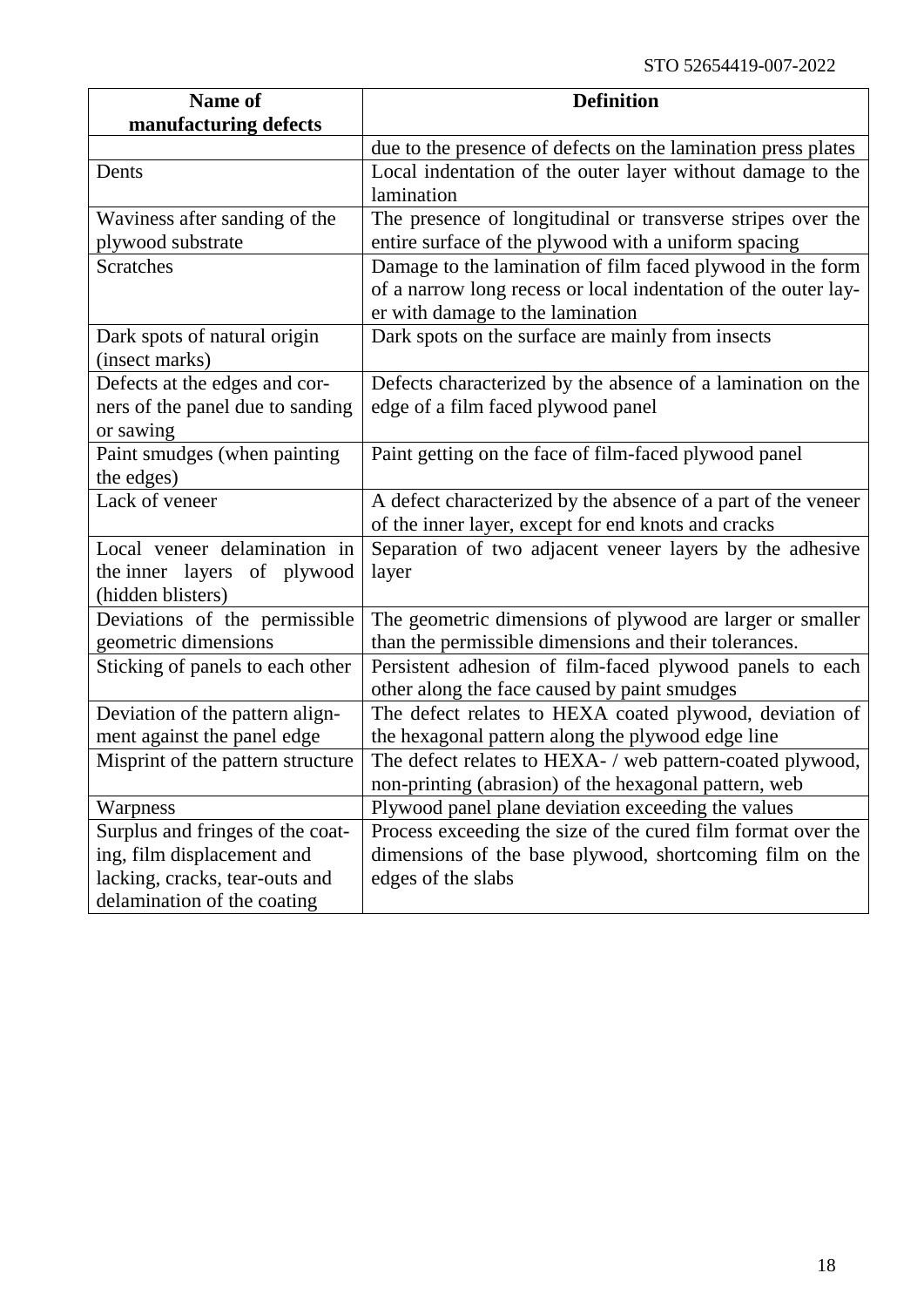# **APPENDIX C**

(mandatory)

# **Intended applications of SVEZA COLOR plywood**

<span id="page-21-0"></span>The intended applications of SVEZA COLOR plywood are given in Table B.1

T a b l e B.1

| <b>Intended</b><br>application    | <b>Element purpose</b>                                                                                                                                                                                                                                                                                                                                                                                           | <b>Note</b>                                                                                     |
|-----------------------------------|------------------------------------------------------------------------------------------------------------------------------------------------------------------------------------------------------------------------------------------------------------------------------------------------------------------------------------------------------------------------------------------------------------------|-------------------------------------------------------------------------------------------------|
| Light commercial<br>vehicles      | Open elements of wall sheeting of trailers,<br>boggies, bodies                                                                                                                                                                                                                                                                                                                                                   |                                                                                                 |
| <b>Buses</b>                      | Open elements of cabins, luggage compart-<br>ments                                                                                                                                                                                                                                                                                                                                                               |                                                                                                 |
| Boats, speedboats,<br>ships, etc. | Open elements of the wall sheeting of cab-<br>ins and other premises of ships. Open ele-<br>ments of inflatable boats and boats – tran-<br>soms, seats, decks, rack decks, floorboards,<br>slides                                                                                                                                                                                                                | additional<br>For<br>protection                                                                 |
| Concert equipment<br>package      | External and internal elements of cases,<br>trunks, suitcases, boxes                                                                                                                                                                                                                                                                                                                                             | against the ef-<br>fects of water                                                               |
| Interiors                         | Finishing material for residential and public<br>premises                                                                                                                                                                                                                                                                                                                                                        | after<br>cutting,<br>elements<br>and                                                            |
| Other                             | Furniture elements for residential and public<br>premises.<br>Structural elements for outdoor use all year<br>round, subject to additional processing of<br>technical holes and / or structural joints and<br>compliance with the rules of operation un-<br>der aggressive exposure to sunlight, rain,<br>snow and temperature differences from plus<br>40 °C to minus 50 °C (for playgrounds,<br>benches, etc.) | require<br>parts<br>edge protection<br>(painting,<br>pro-<br>tection<br>with<br>sealants, etc.) |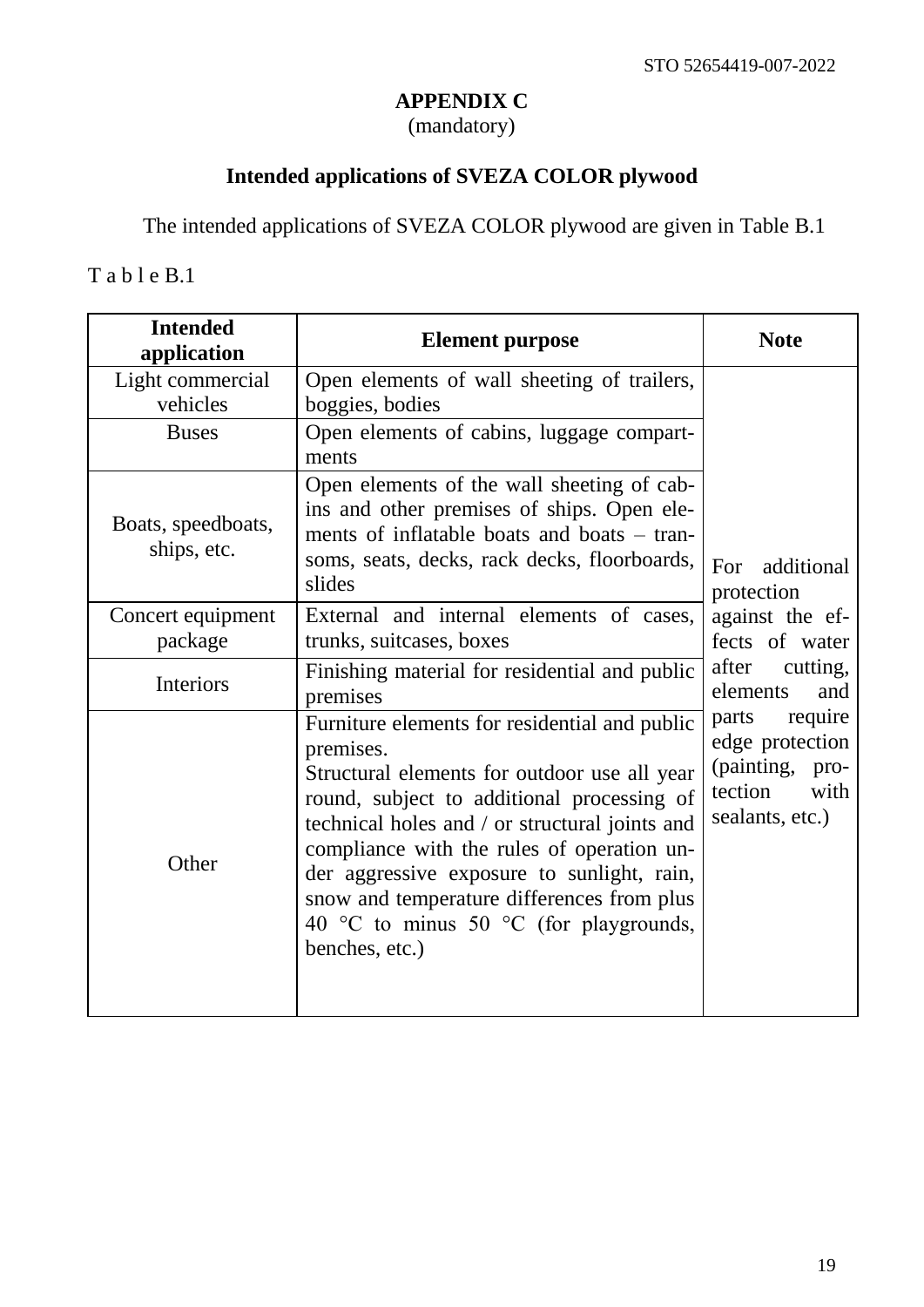## **APPENDIX D**

(mandatory)

#### <span id="page-22-0"></span>**SVEZA COLOR plywood surface waviness method (ripping test)**

The following is used for testing:

- drill with a diameter of 1 mm;
- aluminum tape, waterborne acrylic paint, wax.

2 samples of SVEZA COLOR plywood with the size of 100x100 mm are taken for the test. It is allowed to use other dimensions of the samples, provided that the dimensions will not affect the test result**.** Both sides of the sample (top and bottom) shall be tested. No sample conditioning is required. Before testing, the ends of the samples are sealed with aluminum tape, paint or wax.

Testing and evaluation of results

1. On the surface of SVEZA COLOR plywood samples, punctures are made with a drill to the depth of the thickness of the lamination and outer layer of plywood in the amount of 9 pieces according to Figure 1.



Figure 1

2. Samples with punctures are covered with a damp cloth and left for 2 hours, periodically wetting the cloth.

3. The test surface is subjected to visual inspection and measurements of waviness (rays) at the punctures using a measuring ruler or a tape measure according to GOST 7502.

The test result is the arithmetic mean of the results of 9 measurements.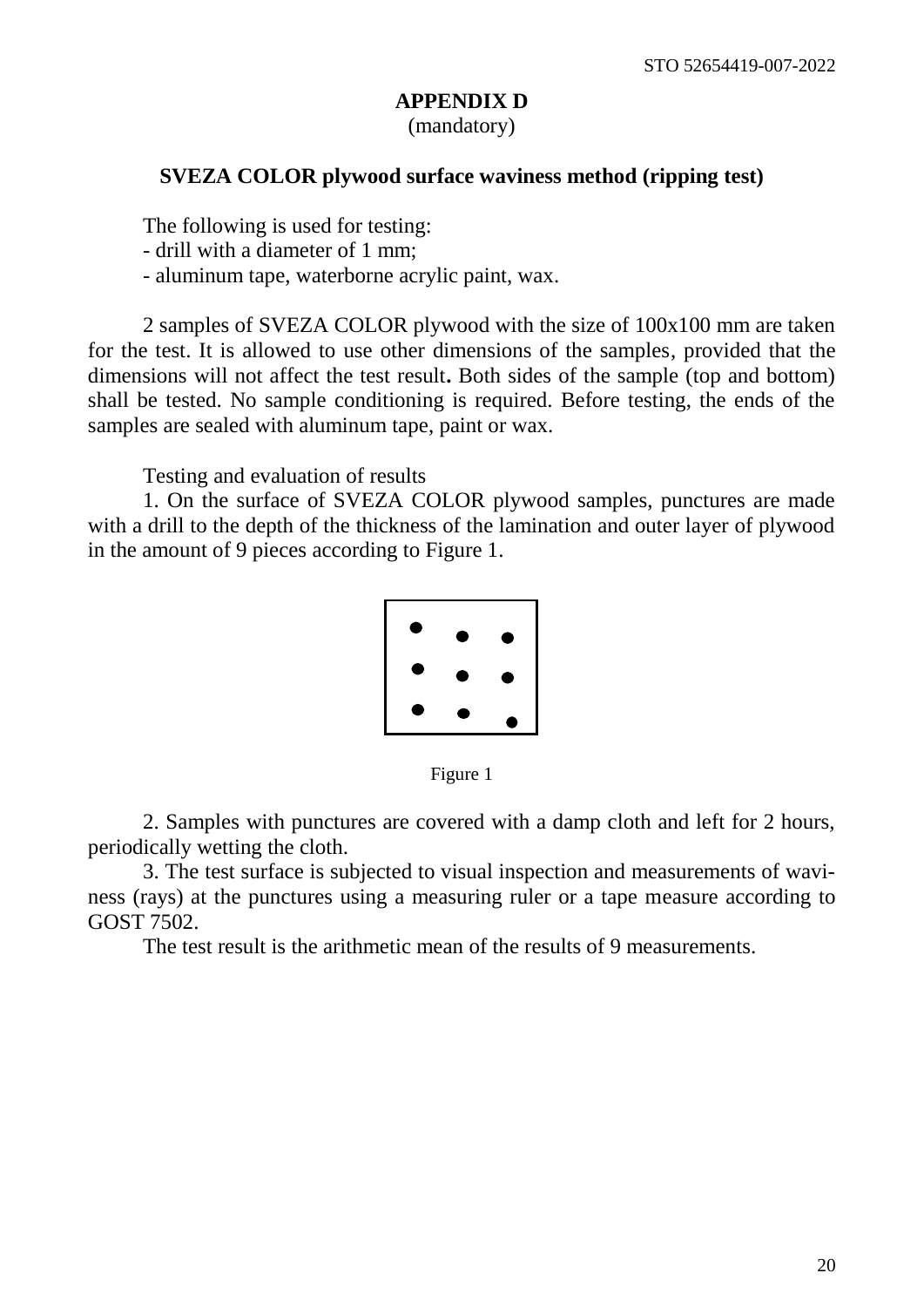#### **APPENDIX E**

(mandatory)

#### **Lamination resistance determination method hydrochloric acid (HCl) – for melamine films**

<span id="page-23-0"></span>The following is used for testing:

- glass cap or weighing bottle with a diameter of (30-40) mm;
- 5% HCl solution;
- a pipette;
- timer;
- ash-free filters.

2 samples of SVEZA COLOR plywood with the size of 100x100 mm are taken for the test. It is allowed to use other dimensions of the samples, provided that the dimensions will not affect the test result**.** Both sides of the sample (top and bottom) shall be tested. No sample conditioning is required. Before testing, the samples are kept for at no less than 24 hours. The sample temperature shall not exceed 20 °C.

Testing and evaluation of results

1. Take a 5% HCl solution into a pipette, pour it onto the sample, cover the poured solution with a glass cap and record the time.

2. After 20 minutes, the glass cap is removed, the residues of the HCl solution are removed from the surface of the sample with filter paper (ash-free filters).

3. Having scratched the sample with a sharp object, perform a visual inspection.

Note: This test can be made at the production site of plywood veneering, after its cooling (express test). In this case, a 4-normal HCl solution is used with a holding time of 20 minutes.

4. The lamination resistance to hydrochloric acid is assessed on a three-point scale according to the change in the structure of the tested surface in accordance with Table E.1.

<span id="page-23-1"></span>

| 1 UU U U U                 |                                                             |
|----------------------------|-------------------------------------------------------------|
| <b>Obtained result</b>     | <b>Surface change assessment</b>                            |
| 1. Film re-curing          | No gloss variation, firm lamination.                        |
| 2. Full (normal) curing of | Slight gloss variation, the lamination is firm and not sub- |
| the film                   | ject to mechanical stress.                                  |
| 3. Complete undercuring    | Lack of gloss and leaching of resin, softening and swelling |
| of the film                | of the surface, the film detaches of the veneer, the film   |
|                            | peels off after scratching.                                 |

Table E.1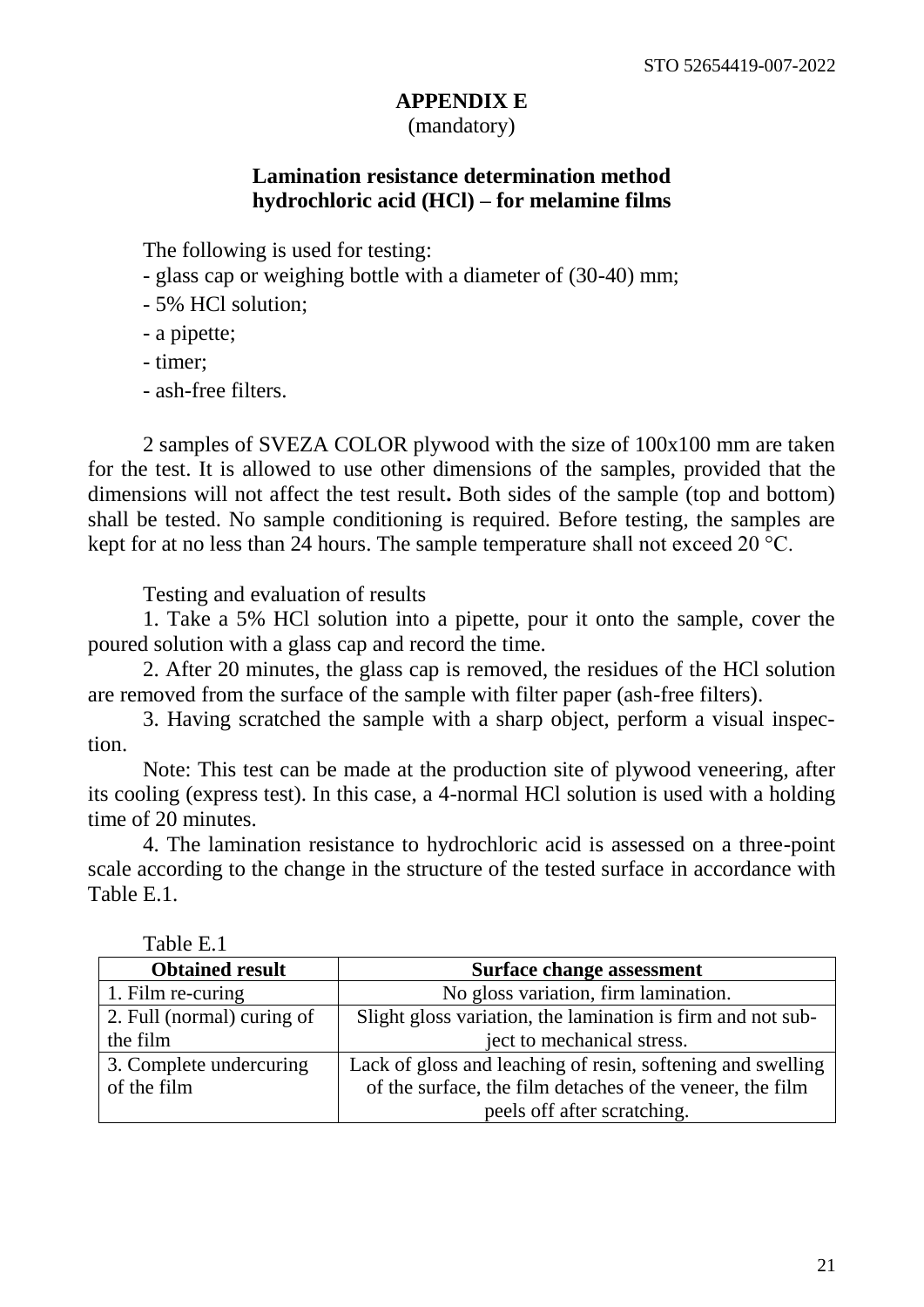# **Bibliography**

| [1] DIN EN ISO 12460-3                              | Wood-based materials – Determination of formaldehyde<br>release. Part 3. Gas analysis method                                                                                                                                                |
|-----------------------------------------------------|---------------------------------------------------------------------------------------------------------------------------------------------------------------------------------------------------------------------------------------------|
| [2] EN 326-1-1994                                   | Wood slabs. Sampling, cutting and inspection. Part 1:<br>Sampling and cutting of test pieces and expression of test<br>results                                                                                                              |
| [3] EN 322:1993                                     | Wood materials. Determination of moisture content                                                                                                                                                                                           |
| [4] EN 314-1:2004                                   | Plywood. Bonding quality. Part 1. Test methods                                                                                                                                                                                              |
| [5] EN 310:1993                                     | Wood slabs. Determination of modulus of elasticity in<br>bending and of bending strength                                                                                                                                                    |
| $[6]$ GN 2.1.6.3492-17                              | Maximum permissible concentrations (maximum per-<br>missible concentration) of pollutants in the atmospheric<br>air of urban and rural settlements                                                                                          |
| [7] GN 2.1.6.2309-07                                | Approximate safe levels of exposure (SRLI) of pollu-<br>tants in the atmospheric air of populated areas. Hygienic<br>standards                                                                                                              |
| [8] GN 2.1.6.2328-08                                | Supplement to GN 2.1.6.2309-07 Approximate safe lev-<br>els of exposure (SRLI) of pollutants in the air of populat-<br>ed areas. Hygienic standards                                                                                         |
| [9]                                                 | Uniform sanitary and epidemiological and hygienic re-<br>quirements for goods subject to sanitary and epidemio-<br>logical supervision (control), approved by the decision of<br>the Customs Union Commission dated May 28, 2010<br>No. 299 |
| [10] DIN EN 13986                                   | Wood-based panels for use in construction                                                                                                                                                                                                   |
| (German edition of EN<br>$13986 - 2004 + A1 - 2015$ | Characteristics, evaluation of conformity and marking                                                                                                                                                                                       |